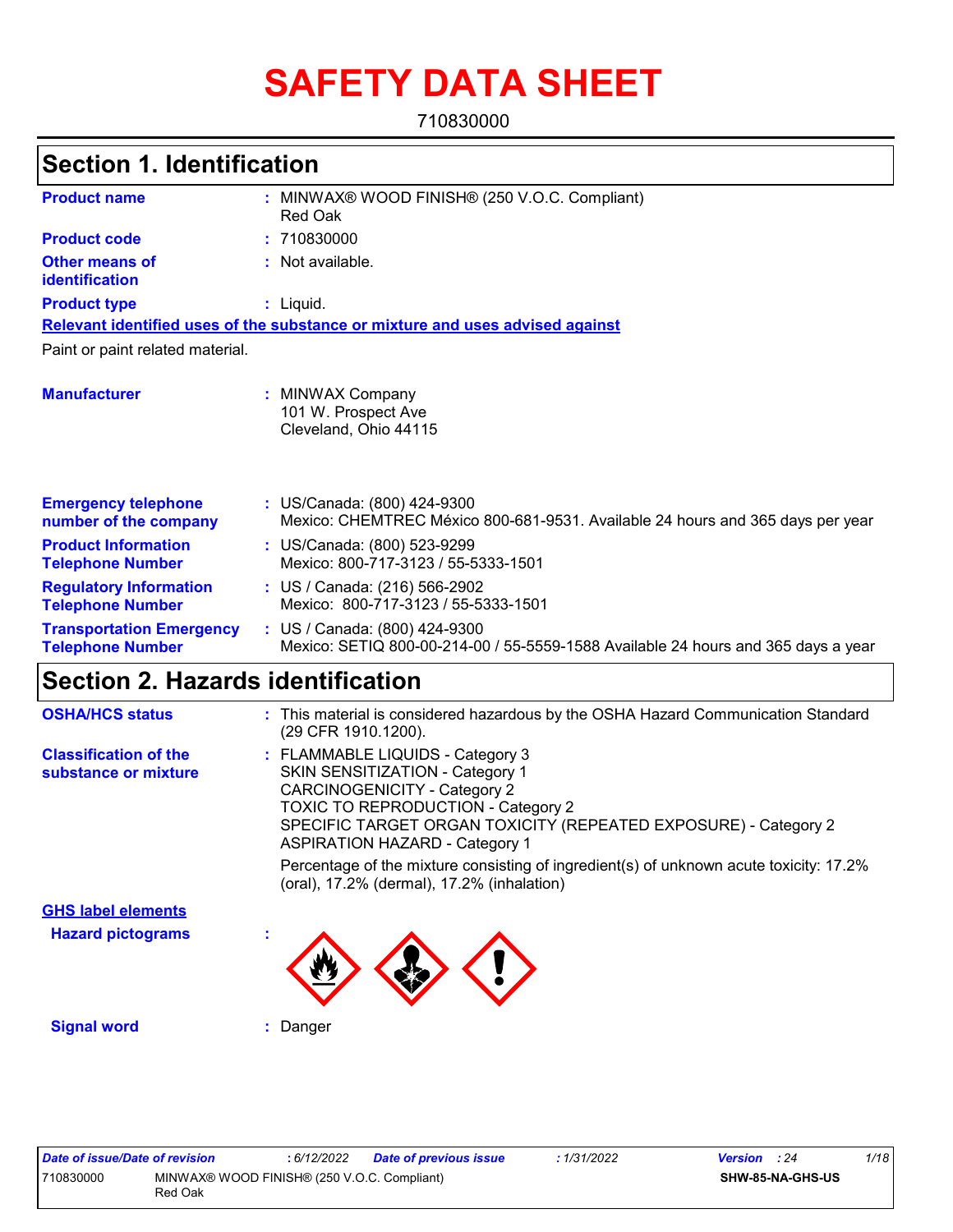# **Section 2. Hazards identification**

| <b>Hazard statements</b>                   | : Flammable liquid and vapor.<br>May be fatal if swallowed and enters airways.                                                                                                                                                                                                                                                                                                                                                                                                                                                                                                  |
|--------------------------------------------|---------------------------------------------------------------------------------------------------------------------------------------------------------------------------------------------------------------------------------------------------------------------------------------------------------------------------------------------------------------------------------------------------------------------------------------------------------------------------------------------------------------------------------------------------------------------------------|
|                                            | May cause an allergic skin reaction.                                                                                                                                                                                                                                                                                                                                                                                                                                                                                                                                            |
|                                            | Suspected of causing cancer.                                                                                                                                                                                                                                                                                                                                                                                                                                                                                                                                                    |
|                                            | Suspected of damaging fertility or the unborn child.                                                                                                                                                                                                                                                                                                                                                                                                                                                                                                                            |
|                                            | May cause damage to organs through prolonged or repeated exposure.                                                                                                                                                                                                                                                                                                                                                                                                                                                                                                              |
| <b>Precautionary statements</b>            |                                                                                                                                                                                                                                                                                                                                                                                                                                                                                                                                                                                 |
| <b>General</b>                             | : Read label before use. Keep out of reach of children. If medical advice is needed,<br>have product container or label at hand.                                                                                                                                                                                                                                                                                                                                                                                                                                                |
| <b>Prevention</b>                          | Obtain special instructions before use. Do not handle until all safety precautions have<br>÷.<br>been read and understood. Wear protective gloves, protective clothing and eye or face<br>protection. Keep away from heat, hot surfaces, sparks, open flames and other ignition<br>sources. No smoking. Use explosion-proof electrical, ventilating or lighting equipment.<br>Use non-sparking tools. Take action to prevent static discharges. Keep container<br>tightly closed. Do not breathe vapor. Contaminated work clothing must not be allowed<br>out of the workplace. |
| <b>Response</b>                            | : IF exposed or concerned: Get medical advice or attention. IF SWALLOWED:<br>Immediately call a POISON CENTER or doctor. Do NOT induce vomiting. IF ON SKIN<br>(or hair): Take off immediately all contaminated clothing. Rinse skin with water. Wash<br>contaminated clothing before reuse. IF ON SKIN: Wash with plenty of water. If skin<br>irritation or rash occurs: Get medical advice or attention.                                                                                                                                                                      |
| <b>Storage</b>                             | : Store locked up. Store in a well-ventilated place. Keep cool.                                                                                                                                                                                                                                                                                                                                                                                                                                                                                                                 |
| <b>Disposal</b>                            | : Dispose of contents and container in accordance with all local, regional, national and<br>international regulations.                                                                                                                                                                                                                                                                                                                                                                                                                                                          |
| <b>Supplemental label</b><br>elements      | DELAYED EFFECTS FROM LONG TERM OVEREXPOSURE. Contains solvents which<br>can cause permanent brain and nervous system damage. Intentional misuse by<br>deliberately concentrating and inhaling the contents can be harmful or fatal. WARNING:<br>This product contains chemicals known to the State of California to cause cancer and<br>birth defects or other reproductive harm.                                                                                                                                                                                               |
|                                            | This product contains a Significant New Use Rule (SNUR) Chemical. Do not allow this<br>product to enter drains, sewers, wastewater treatment systems, groundwater, streams,<br>lakes or ponds. See Environmental Data Sheet (EDS) for additional details.                                                                                                                                                                                                                                                                                                                       |
|                                            | Please refer to the SDS for additional information. Keep out of reach of children. Do not<br>transfer contents to other containers for storage.                                                                                                                                                                                                                                                                                                                                                                                                                                 |
| <b>Hazards not otherwise</b><br>classified | : DANGER: Rags, steel wool, other waste soaked with this product, and sanding residue<br>may spontaneously catch fire if improperly discarded. Immediately place rags, steel<br>wool, other waste soaked with this product, and sanding residue in a sealed, water-filled,<br>metal container. Dispose of in accordance with local fire regulations.                                                                                                                                                                                                                            |

# **Section 3. Composition/information on ingredients**

| Substance/mixture                       | : Mixture                   |
|-----------------------------------------|-----------------------------|
| Other means of<br><i>identification</i> | $\therefore$ Not available. |

#### **CAS number/other identifiers**

| <b>Ingredient name</b>                                              |                                             | % by weight | <b>CAS number</b>           |  |  |
|---------------------------------------------------------------------|---------------------------------------------|-------------|-----------------------------|--|--|
| Heavy Naphthenic Petroleum Oil                                      |                                             | l≥25 - ≤50  | 64742-52-5                  |  |  |
| Light Aliphatic Hydrocarbon                                         |                                             | $\leq 12$   | 64742-47-8                  |  |  |
| <b>Aliphatic Solvent</b>                                            |                                             | 1≤7.6       | 64742-47-8                  |  |  |
| Mineral Spirits (Odorless)                                          |                                             | ∣<1         | 64742-47-8                  |  |  |
| Light Aromatic Hydrocarbons                                         |                                             | ∣<1         | 64742-95-6                  |  |  |
| Xylene, mixed isomers                                               |                                             | ∣<1         | 1330-20-7                   |  |  |
| trimethylbenzene                                                    |                                             | $\leq$ 0.3  | 25551-13-7                  |  |  |
| Methyl Ethyl Ketoxime                                               |                                             | l≤0.3       | 96-29-7                     |  |  |
| Date of issue/Date of revision                                      | <b>Date of previous issue</b><br>:6/12/2022 | : 1/31/2022 | 2/18<br><b>Version</b> : 24 |  |  |
| MINWAX® WOOD FINISH® (250 V.O.C. Compliant)<br>710830000<br>Red Oak |                                             |             | SHW-85-NA-GHS-US            |  |  |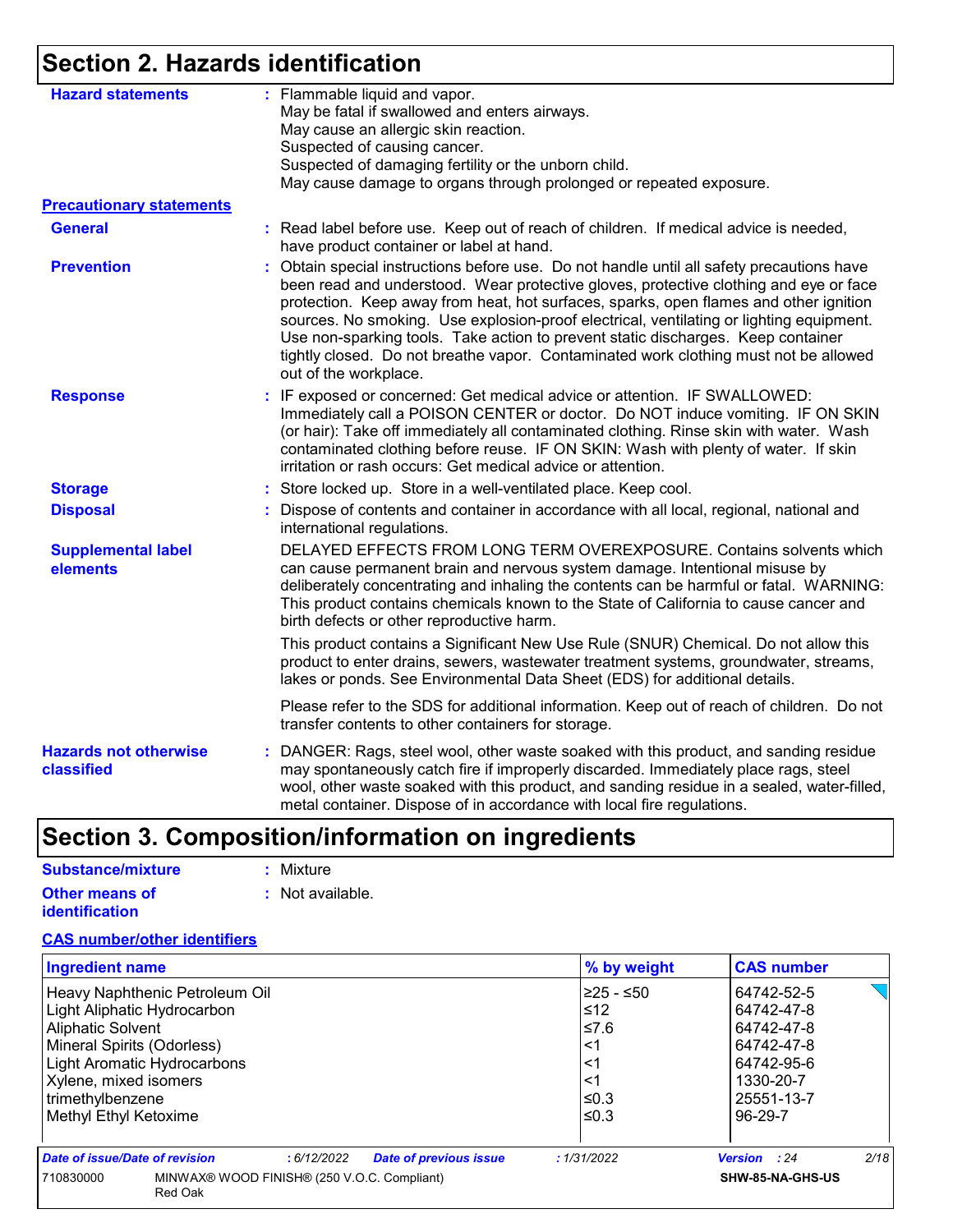### **Section 3. Composition/information on ingredients**

| Hydrotreated Heavy Petroleum Naphtha | ∣≤0.3 | 64742-48-9 |
|--------------------------------------|-------|------------|
| Zirconium 2-Ethylhexanoate           | 50.3  | 22464-99-9 |
| I Carbon Black                       | ∣≤0.3 | 1333-86-4  |

Any concentration shown as a range is to protect confidentiality or is due to batch variation.

**There are no additional ingredients present which, within the current knowledge of the supplier and in the concentrations applicable, are classified and hence require reporting in this section.**

**Occupational exposure limits, if available, are listed in Section 8.**

### **Section 4. First aid measures**

| <b>Description of necessary first aid measures</b> |                                                                                                                                                                                                                                                                                                                                                                                                                                                                                                                                                                                                                                                                                                                                                         |
|----------------------------------------------------|---------------------------------------------------------------------------------------------------------------------------------------------------------------------------------------------------------------------------------------------------------------------------------------------------------------------------------------------------------------------------------------------------------------------------------------------------------------------------------------------------------------------------------------------------------------------------------------------------------------------------------------------------------------------------------------------------------------------------------------------------------|
| <b>Eye contact</b>                                 | : Immediately flush eyes with plenty of water, occasionally lifting the upper and lower<br>eyelids. Check for and remove any contact lenses. Continue to rinse for at least 10<br>minutes. Get medical attention.                                                                                                                                                                                                                                                                                                                                                                                                                                                                                                                                       |
| <b>Inhalation</b>                                  | : Remove victim to fresh air and keep at rest in a position comfortable for breathing. If<br>not breathing, if breathing is irregular or if respiratory arrest occurs, provide artificial<br>respiration or oxygen by trained personnel. It may be dangerous to the person providing<br>aid to give mouth-to-mouth resuscitation. Get medical attention. If unconscious, place<br>in recovery position and get medical attention immediately. Maintain an open airway.<br>Loosen tight clothing such as a collar, tie, belt or waistband.                                                                                                                                                                                                               |
| <b>Skin contact</b>                                | : Wash with plenty of soap and water. Remove contaminated clothing and shoes. Wash<br>contaminated clothing thoroughly with water before removing it, or wear gloves.<br>Continue to rinse for at least 10 minutes. Get medical attention. In the event of any<br>complaints or symptoms, avoid further exposure. Wash clothing before reuse. Clean<br>shoes thoroughly before reuse.                                                                                                                                                                                                                                                                                                                                                                   |
| <b>Ingestion</b>                                   | : Get medical attention immediately. Call a poison center or physician. Wash out mouth<br>with water. Remove dentures if any. If material has been swallowed and the exposed<br>person is conscious, give small quantities of water to drink. Stop if the exposed person<br>feels sick as vomiting may be dangerous. Aspiration hazard if swallowed. Can enter<br>lungs and cause damage. Do not induce vomiting. If vomiting occurs, the head should<br>be kept low so that vomit does not enter the lungs. Never give anything by mouth to an<br>unconscious person. If unconscious, place in recovery position and get medical<br>attention immediately. Maintain an open airway. Loosen tight clothing such as a collar,<br>tie, belt or waistband. |

|                                       | <b>Most important symptoms/effects, acute and delayed</b>                                                                                            |                     |      |
|---------------------------------------|------------------------------------------------------------------------------------------------------------------------------------------------------|---------------------|------|
| <b>Potential acute health effects</b> |                                                                                                                                                      |                     |      |
| <b>Eye contact</b>                    | : No known significant effects or critical hazards.                                                                                                  |                     |      |
| <b>Inhalation</b>                     | : No known significant effects or critical hazards.                                                                                                  |                     |      |
| <b>Skin contact</b>                   | : May cause an allergic skin reaction.                                                                                                               |                     |      |
| <b>Ingestion</b>                      | : May be fatal if swallowed and enters airways.                                                                                                      |                     |      |
| <b>Over-exposure signs/symptoms</b>   |                                                                                                                                                      |                     |      |
| Eye contact                           | : No specific data.                                                                                                                                  |                     |      |
| <b>Inhalation</b>                     | : Adverse symptoms may include the following:<br>reduced fetal weight<br>increase in fetal deaths<br>skeletal malformations                          |                     |      |
| <b>Skin contact</b>                   | : Adverse symptoms may include the following:<br>irritation<br>redness<br>reduced fetal weight<br>increase in fetal deaths<br>skeletal malformations |                     |      |
| <b>Date of issue/Date of revision</b> | : 1/31/2022<br>:6/12/2022<br><b>Date of previous issue</b>                                                                                           | <b>Version</b> : 24 | 3/18 |
| 710830000<br>Red Oak                  | MINWAX® WOOD FINISH® (250 V.O.C. Compliant)                                                                                                          | SHW-85-NA-GHS-US    |      |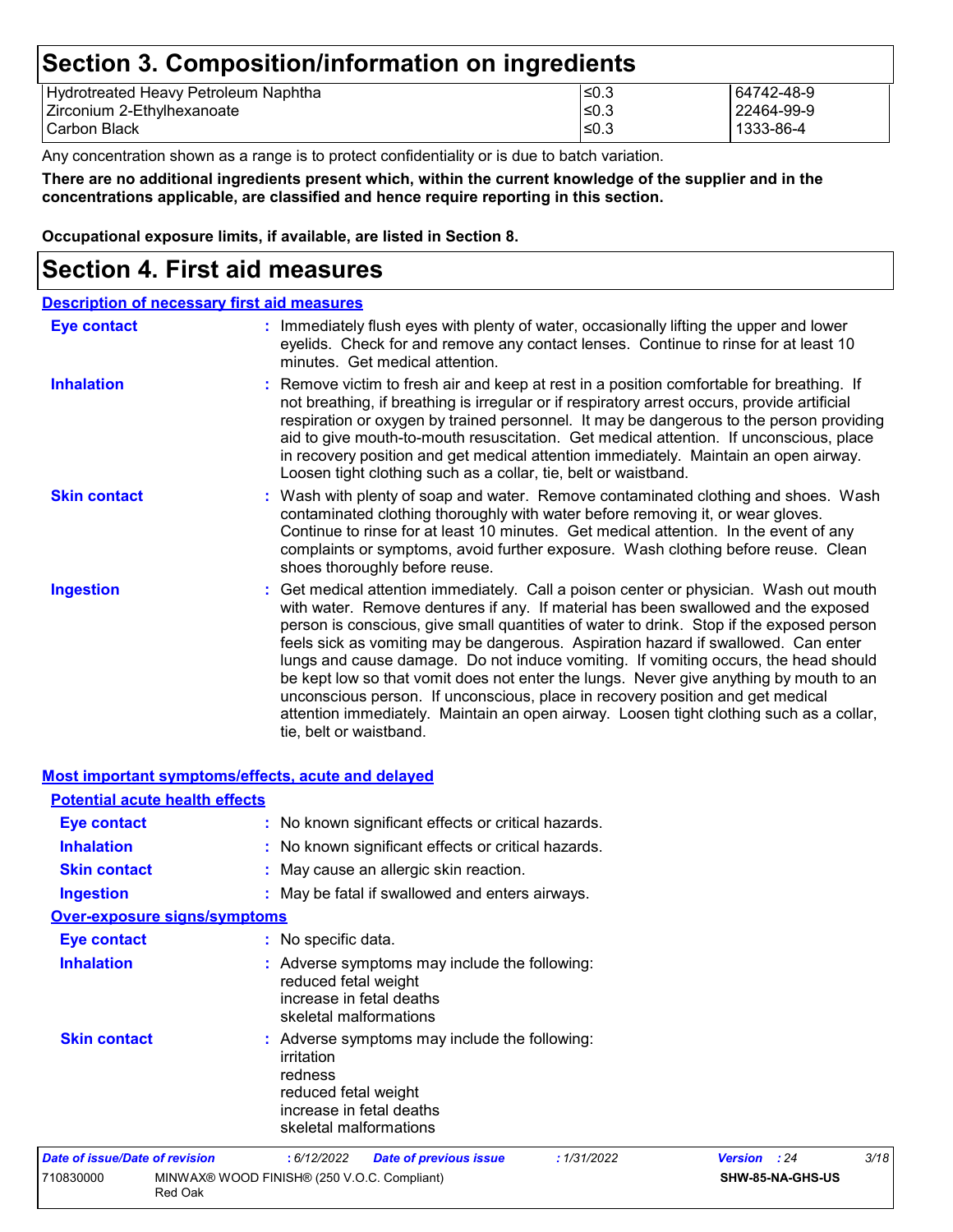# **Section 4. First aid measures**

| <b>Ingestion</b>                  | Adverse symptoms may include the following:<br>÷.<br>nausea or vomiting<br>reduced fetal weight<br>increase in fetal deaths<br>skeletal malformations                                                                                                                 |
|-----------------------------------|-----------------------------------------------------------------------------------------------------------------------------------------------------------------------------------------------------------------------------------------------------------------------|
|                                   | Indication of immediate medical attention and special treatment needed, if necessary                                                                                                                                                                                  |
| <b>Notes to physician</b>         | : Treat symptomatically. Contact poison treatment specialist immediately if large<br>quantities have been ingested or inhaled.                                                                                                                                        |
| <b>Specific treatments</b>        | : No specific treatment.                                                                                                                                                                                                                                              |
| <b>Protection of first-aiders</b> | : No action shall be taken involving any personal risk or without suitable training. It may<br>be dangerous to the person providing aid to give mouth-to-mouth resuscitation. Wash<br>contaminated clothing thoroughly with water before removing it, or wear gloves. |

#### **See toxicological information (Section 11)**

# **Section 5. Fire-fighting measures**

| <b>Extinguishing media</b>                               |                                                                                                                                                                                                                                                                                                                                                                                                                          |
|----------------------------------------------------------|--------------------------------------------------------------------------------------------------------------------------------------------------------------------------------------------------------------------------------------------------------------------------------------------------------------------------------------------------------------------------------------------------------------------------|
| <b>Suitable extinguishing</b><br>media                   | : Use dry chemical, $CO2$ , water spray (fog) or foam.                                                                                                                                                                                                                                                                                                                                                                   |
| <b>Unsuitable extinguishing</b><br>media                 | : Do not use water jet.                                                                                                                                                                                                                                                                                                                                                                                                  |
| <b>Specific hazards arising</b><br>from the chemical     | : Flammable liquid and vapor. Runoff to sewer may create fire or explosion hazard. In a<br>fire or if heated, a pressure increase will occur and the container may burst, with the risk<br>of a subsequent explosion. The vapor/gas is heavier than air and will spread along the<br>ground. Vapors may accumulate in low or confined areas or travel a considerable<br>distance to a source of ignition and flash back. |
| <b>Hazardous thermal</b><br>decomposition products       | Decomposition products may include the following materials:<br>carbon dioxide<br>carbon monoxide                                                                                                                                                                                                                                                                                                                         |
| <b>Special protective actions</b><br>for fire-fighters   | : Promptly isolate the scene by removing all persons from the vicinity of the incident if<br>there is a fire. No action shall be taken involving any personal risk or without suitable<br>training. Move containers from fire area if this can be done without risk. Use water<br>spray to keep fire-exposed containers cool.                                                                                            |
| <b>Special protective</b><br>equipment for fire-fighters | : Fire-fighters should wear appropriate protective equipment and self-contained breathing<br>apparatus (SCBA) with a full face-piece operated in positive pressure mode.                                                                                                                                                                                                                                                 |

# **Section 6. Accidental release measures**

|                                | <b>Personal precautions, protective equipment and emergency procedures</b>                                                                                                                                                                                                                                                                                                                                                                                                                      |
|--------------------------------|-------------------------------------------------------------------------------------------------------------------------------------------------------------------------------------------------------------------------------------------------------------------------------------------------------------------------------------------------------------------------------------------------------------------------------------------------------------------------------------------------|
| For non-emergency<br>personnel | : No action shall be taken involving any personal risk or without suitable training.<br>Evacuate surrounding areas. Keep unnecessary and unprotected personnel from<br>entering. Do not touch or walk through spilled material. Shut off all ignition sources.<br>No flares, smoking or flames in hazard area. Avoid breathing vapor or mist. Provide<br>adequate ventilation. Wear appropriate respirator when ventilation is inadequate. Put<br>on appropriate personal protective equipment. |
|                                | For emergency responders : If specialized clothing is required to deal with the spillage, take note of any information in<br>Section 8 on suitable and unsuitable materials. See also the information in "For non-<br>emergency personnel".                                                                                                                                                                                                                                                     |

| Date of issue/Date of revision |                                                        | 6/12/2022 | <b>Date of previous issue</b> | : 1/31/2022 | <b>Version</b> : 24 |                         | 4/18 |
|--------------------------------|--------------------------------------------------------|-----------|-------------------------------|-------------|---------------------|-------------------------|------|
| 710830000                      | MINWAX® WOOD FINISH® (250 V.O.C. Compliant)<br>Red Oak |           |                               |             |                     | <b>SHW-85-NA-GHS-US</b> |      |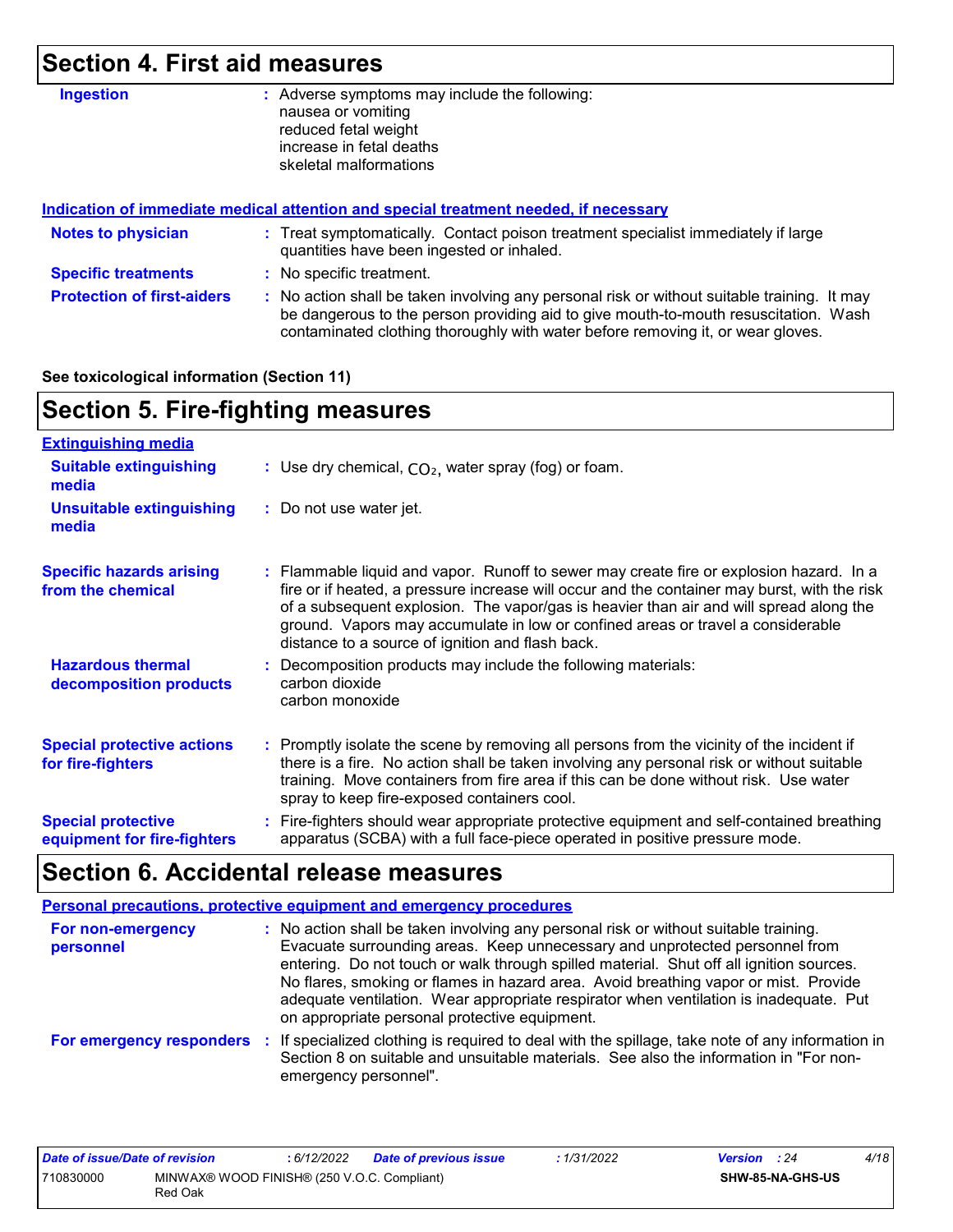### **Section 6. Accidental release measures**

#### **Environmental precautions : This product contains a Significant New Use Rule (SNUR) Chemical. Do not allow this product to enter drains, sewers, wastewater treatment systems, groundwater, streams, lakes or ponds. See Environmental Data Sheet (EDS) for additional details.**

Avoid dispersal of spilled material and runoff and contact with soil, waterways, drains and sewers. Inform the relevant authorities if the product has caused environmental pollution (sewers, waterways, soil or air).

#### **Methods and materials for containment and cleaning up**

#### : Stop leak if without risk. Move containers from spill area. Use spark-proof tools and explosion-proof equipment. Dilute with water and mop up if water-soluble. Alternatively, or if water-insoluble, absorb with an inert dry material and place in an appropriate waste disposal container. Dispose of via a licensed waste disposal contractor. **Small spill :**

Stop leak if without risk. Move containers from spill area. Use spark-proof tools and explosion-proof equipment. Approach release from upwind. Prevent entry into sewers, water courses, basements or confined areas. Wash spillages into an effluent treatment plant or proceed as follows. Contain and collect spillage with non-combustible, absorbent material e.g. sand, earth, vermiculite or diatomaceous earth and place in container for disposal according to local regulations (see Section 13). Dispose of via a licensed waste disposal contractor. Contaminated absorbent material may pose the same hazard as the spilled product. Note: see Section 1 for emergency contact information and Section 13 for waste disposal. **Large spill :**

### **Section 7. Handling and storage**

#### **Precautions for safe handling**

| <b>Protective measures</b>                                                | : Put on appropriate personal protective equipment (see Section 8). Persons with a<br>history of skin sensitization problems should not be employed in any process in which<br>this product is used. Avoid exposure - obtain special instructions before use. Avoid<br>exposure during pregnancy. Do not handle until all safety precautions have been read<br>and understood. Do not get in eyes or on skin or clothing. Do not breathe vapor or mist.<br>Do not swallow. Use only with adequate ventilation. Wear appropriate respirator when<br>ventilation is inadequate. Do not enter storage areas and confined spaces unless<br>adequately ventilated. Keep in the original container or an approved alternative made<br>from a compatible material, kept tightly closed when not in use. Store and use away<br>from heat, sparks, open flame or any other ignition source. Use explosion-proof<br>electrical (ventilating, lighting and material handling) equipment. Use only non-sparking<br>tools. Take precautionary measures against electrostatic discharges. Empty containers<br>retain product residue and can be hazardous. Do not reuse container. |
|---------------------------------------------------------------------------|----------------------------------------------------------------------------------------------------------------------------------------------------------------------------------------------------------------------------------------------------------------------------------------------------------------------------------------------------------------------------------------------------------------------------------------------------------------------------------------------------------------------------------------------------------------------------------------------------------------------------------------------------------------------------------------------------------------------------------------------------------------------------------------------------------------------------------------------------------------------------------------------------------------------------------------------------------------------------------------------------------------------------------------------------------------------------------------------------------------------------------------------------------------------|
| <b>Advice on general</b><br>occupational hygiene                          | : Eating, drinking and smoking should be prohibited in areas where this material is<br>handled, stored and processed. Workers should wash hands and face before eating,<br>drinking and smoking. Remove contaminated clothing and protective equipment before<br>entering eating areas. See also Section 8 for additional information on hygiene<br>measures.                                                                                                                                                                                                                                                                                                                                                                                                                                                                                                                                                                                                                                                                                                                                                                                                        |
| <b>Conditions for safe storage,</b><br>including any<br>incompatibilities | Store in accordance with local regulations. Store in a segregated and approved area.<br>Store in original container protected from direct sunlight in a dry, cool and well-ventilated<br>area, away from incompatible materials (see Section 10) and food and drink. Store<br>locked up. Eliminate all ignition sources. Separate from oxidizing materials. Keep<br>container tightly closed and sealed until ready for use. Containers that have been<br>opened must be carefully resealed and kept upright to prevent leakage. Do not store in<br>unlabeled containers. Use appropriate containment to avoid environmental<br>contamination. See Section 10 for incompatible materials before handling or use.                                                                                                                                                                                                                                                                                                                                                                                                                                                     |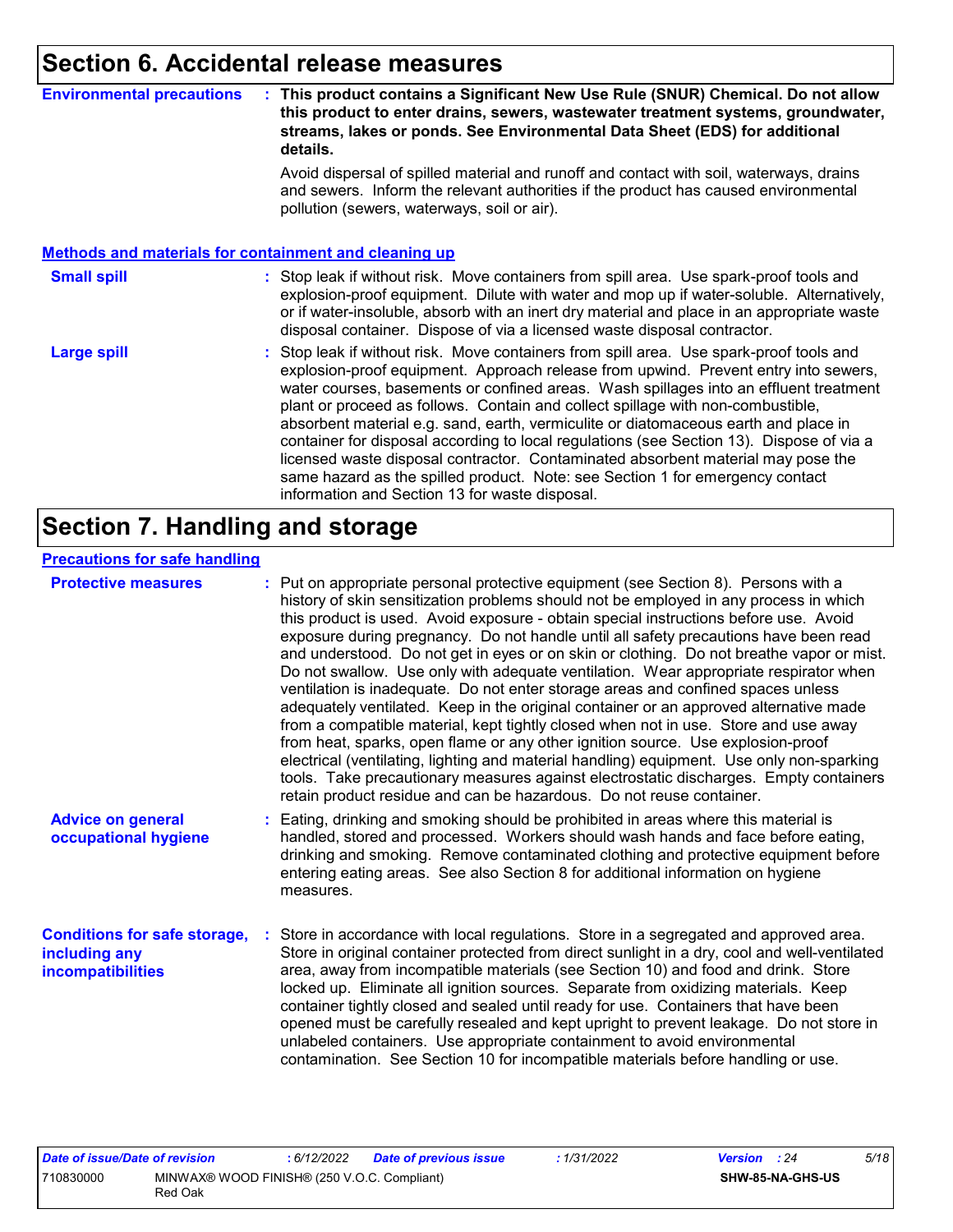#### **Control parameters**

**Occupational exposure limits (OSHA United States)**

| <b>Ingredient name</b>                                             | CAS#                     | <b>Exposure limits</b>                                                                                                                                                                                                                                                                                                                                                      |
|--------------------------------------------------------------------|--------------------------|-----------------------------------------------------------------------------------------------------------------------------------------------------------------------------------------------------------------------------------------------------------------------------------------------------------------------------------------------------------------------------|
| Heavy Naphthenic Petroleum Oil                                     | 64742-52-5               | ACGIH TLV (United States, 1/2021).<br>TWA: 5 mg/m <sup>3</sup> 8 hours. Form: Inhalable<br>fraction<br>OSHA PEL (United States, 5/2018).<br>TWA: 5 mg/m <sup>3</sup> 8 hours.                                                                                                                                                                                               |
|                                                                    |                          | NIOSH REL (United States, 10/2020).<br>TWA: 5 mg/m <sup>3</sup> 10 hours. Form: Mist<br>STEL: 10 mg/m <sup>3</sup> 15 minutes. Form: Mist                                                                                                                                                                                                                                   |
| Light Aliphatic Hydrocarbon                                        | 64742-47-8               | ACGIH TLV (United States, 1/2021).<br>Absorbed through skin.<br>TWA: 200 mg/m <sup>3</sup> , (as total hydrocarbon<br>vapor) 8 hours.                                                                                                                                                                                                                                       |
| <b>Aliphatic Solvent</b>                                           | 64742-47-8               | ACGIH TLV (United States, 1/2021).<br>Absorbed through skin.<br>TWA: 200 mg/m <sup>3</sup> , (as total hydrocarbon                                                                                                                                                                                                                                                          |
| Mineral Spirits (Odorless)                                         | 64742-47-8               | vapor) 8 hours.<br>ACGIH TLV (United States, 1/2021).<br>Absorbed through skin.<br>TWA: 200 mg/m <sup>3</sup> , (as total hydrocarbon                                                                                                                                                                                                                                       |
| Light Aromatic Hydrocarbons<br>Xylene, mixed isomers               | 64742-95-6<br>1330-20-7  | vapor) 8 hours.<br>None.<br>ACGIH TLV (United States, 1/2021).<br>TWA: 100 ppm 8 hours.<br>TWA: 434 mg/m <sup>3</sup> 8 hours.<br>STEL: 150 ppm 15 minutes.<br>STEL: 651 mg/m <sup>3</sup> 15 minutes.<br>OSHA PEL (United States, 5/2018).<br>TWA: 100 ppm 8 hours.<br>TWA: $435 \text{ mg/m}^3$ 8 hours.                                                                  |
| trimethylbenzene                                                   | 25551-13-7               | ACGIH TLV (United States, 1/2021).<br>TWA: 25 ppm 8 hours.<br>TWA: 123 mg/m <sup>3</sup> 8 hours.                                                                                                                                                                                                                                                                           |
| Methyl Ethyl Ketoxime                                              | 96-29-7                  | OARS WEEL (United States, 1/2021). Skin<br>sensitizer.<br>TWA: 10 ppm 8 hours.                                                                                                                                                                                                                                                                                              |
| Hydrotreated Heavy Petroleum Naphtha<br>Zirconium 2-Ethylhexanoate | 64742-48-9<br>22464-99-9 | None.<br>ACGIH TLV (United States, 1/2021).<br>TWA: 5 mg/m <sup>3</sup> , (as Zr) 8 hours.<br>STEL: 10 mg/m <sup>3</sup> , (as Zr) 15 minutes.<br>NIOSH REL (United States, 10/2020).<br>TWA: $5 \text{ mg/m}^3$ , (as Zr) 10 hours.<br>STEL: 10 mg/m <sup>3</sup> , (as Zr) 15 minutes.<br>OSHA PEL (United States, 5/2018).<br>TWA: $5 \text{ mg/m}^3$ , (as Zr) 8 hours. |
| <b>Carbon Black</b>                                                | 1333-86-4                | ACGIH TLV (United States, 1/2021).<br>TWA: 3 mg/m <sup>3</sup> 8 hours. Form: Inhalable<br>fraction<br>NIOSH REL (United States, 10/2020).<br>TWA: $3.5 \text{ mg/m}^3$ 10 hours.<br>TWA: 0.1 mg of PAHs/cm <sup>3</sup> 10 hours.<br>OSHA PEL (United States, 5/2018).<br>TWA: $3.5 \text{ mg/m}^3$ 8 hours.                                                               |

710830000 MINWAX® WOOD FINISH® (250 V.O.C. Compliant) Red Oak

**SHW-85-NA-GHS-US**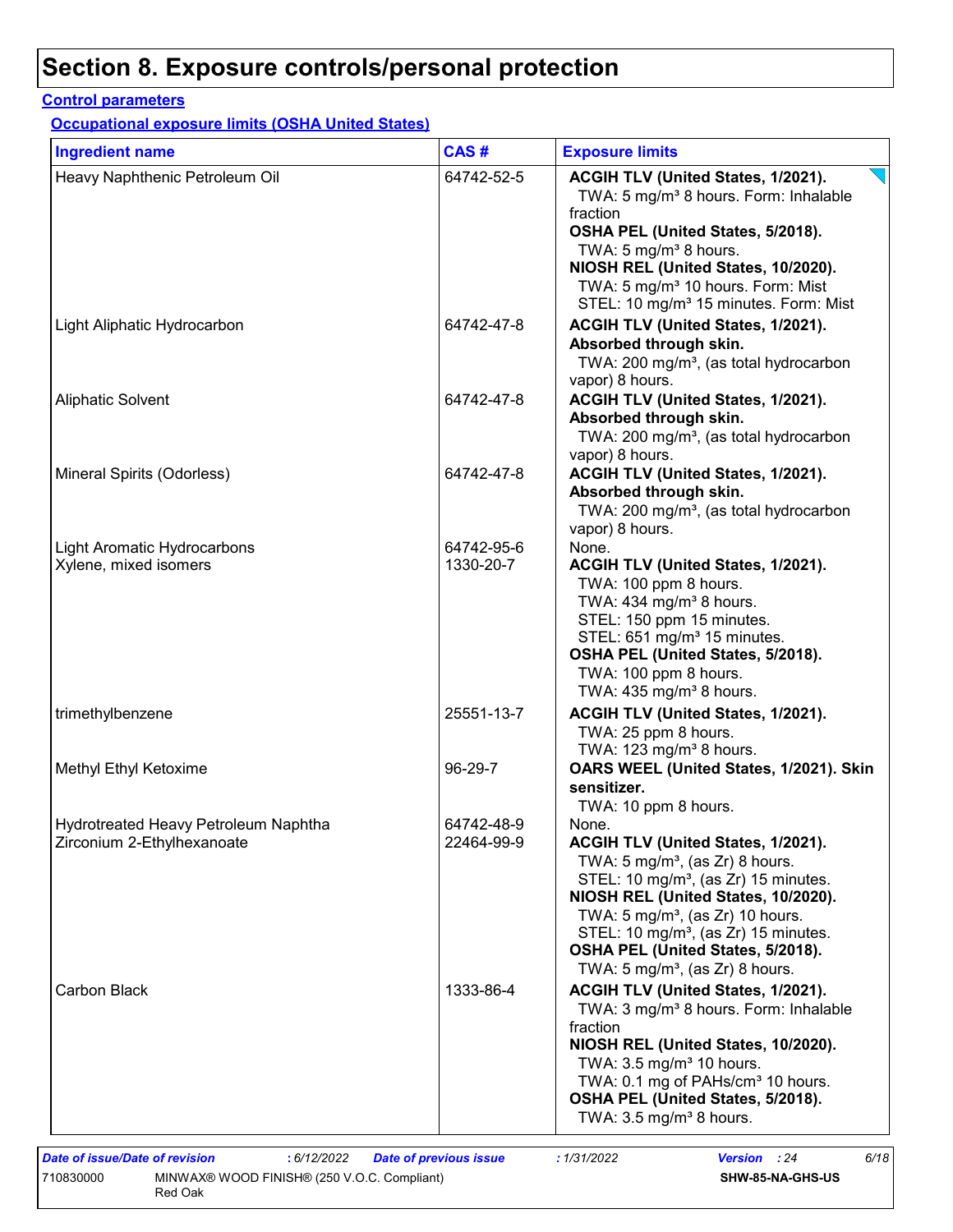### **Occupational exposure limits (Canada)**

| <b>Ingredient name</b>                            | CAS#       | <b>Exposure limits</b>                                                                                                                                                                                                                                                                                                                                                                                                                                                                                                                                                                                                                                           |
|---------------------------------------------------|------------|------------------------------------------------------------------------------------------------------------------------------------------------------------------------------------------------------------------------------------------------------------------------------------------------------------------------------------------------------------------------------------------------------------------------------------------------------------------------------------------------------------------------------------------------------------------------------------------------------------------------------------------------------------------|
| Petroleum refining, hydrotreated light distillate | 64742-47-8 | <b>CA British Columbia Provincial (Canada,</b><br>6/2021). Absorbed through skin.<br>TWA: 200 mg/m <sup>3</sup> , (as total hydrocarbon<br>vapour) 8 hours.<br>CA Alberta Provincial (Canada, 6/2018).<br>Absorbed through skin.<br>8 hrs OEL: 200 mg/m <sup>3</sup> , (as total hydrocarbon<br>vapour) 8 hours.<br>CA Ontario Provincial (Canada, 6/2019).<br>Absorbed through skin.<br>TWA: 200 mg/m <sup>3</sup> , (as total hydrocarbon<br>vapour) 8 hours.                                                                                                                                                                                                  |
| Petroleum refining, hydrotreated light distillate | 64742-47-8 | <b>CA British Columbia Provincial (Canada,</b><br>6/2021). Absorbed through skin.<br>TWA: 200 mg/m <sup>3</sup> , (as total hydrocarbon<br>vapour) 8 hours.<br>CA Alberta Provincial (Canada, 6/2018).<br>Absorbed through skin.<br>8 hrs OEL: 200 mg/m <sup>3</sup> , (as total hydrocarbon<br>vapour) 8 hours.<br>CA Ontario Provincial (Canada, 6/2019).<br>Absorbed through skin.<br>TWA: 200 mg/m <sup>3</sup> , (as total hydrocarbon<br>vapour) 8 hours.                                                                                                                                                                                                  |
| Petroleum refining, hydrotreated light distillate | 64742-47-8 | <b>CA British Columbia Provincial (Canada,</b><br>6/2021). Absorbed through skin.<br>TWA: 200 mg/m <sup>3</sup> , (as total hydrocarbon<br>vapour) 8 hours.<br>CA Alberta Provincial (Canada, 6/2018).<br>Absorbed through skin.<br>8 hrs OEL: 200 mg/m <sup>3</sup> , (as total hydrocarbon<br>vapour) 8 hours.<br>CA Ontario Provincial (Canada, 6/2019).<br>Absorbed through skin.<br>TWA: 200 mg/m <sup>3</sup> , (as total hydrocarbon<br>vapour) 8 hours.                                                                                                                                                                                                  |
| Xylene                                            | 1330-20-7  | CA Alberta Provincial (Canada, 6/2018).<br>8 hrs OEL: 100 ppm 8 hours.<br>15 min OEL: 651 mg/m <sup>3</sup> 15 minutes.<br>15 min OEL: 150 ppm 15 minutes.<br>8 hrs OEL: 434 mg/m <sup>3</sup> 8 hours.<br><b>CA British Columbia Provincial (Canada,</b><br>6/2021).<br>TWA: 100 ppm 8 hours.<br>STEL: 150 ppm 15 minutes.<br>CA Quebec Provincial (Canada, 6/2021).<br>TWAEV: 100 ppm 8 hours.<br>TWAEV: 434 mg/m <sup>3</sup> 8 hours.<br>STEV: 150 ppm 15 minutes.<br>STEV: 651 mg/m <sup>3</sup> 15 minutes.<br>CA Ontario Provincial (Canada, 6/2019).<br>STEL: 150 ppm 15 minutes.<br>TWA: 100 ppm 8 hours.<br><b>CA Saskatchewan Provincial (Canada,</b> |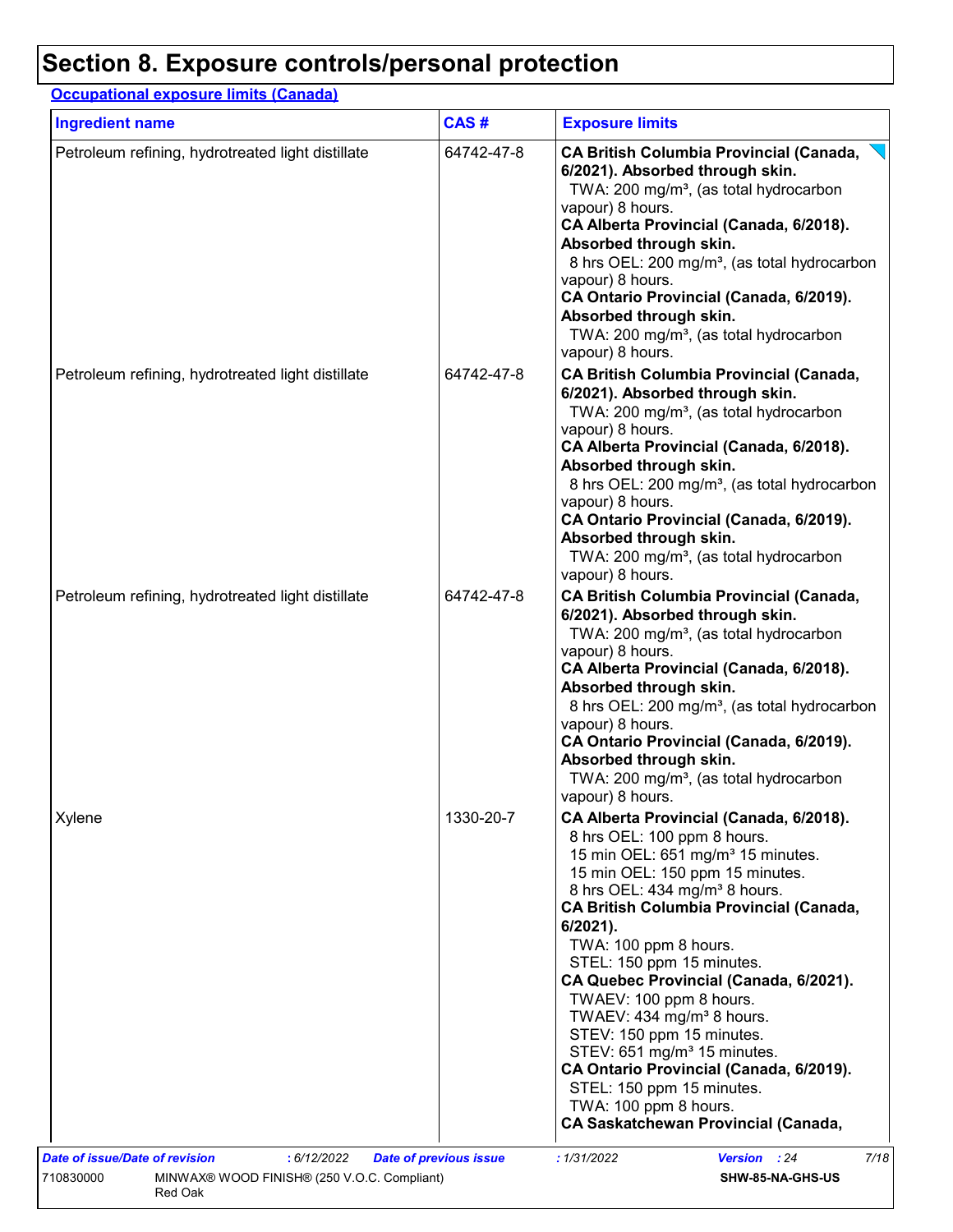|                            |            | 7/2013).<br>STEL: 150 ppm 15 minutes.<br>TWA: 100 ppm 8 hours.                                                                                                                                                                                                                                                                                                                                                                                                                                                                                                                                                           |
|----------------------------|------------|--------------------------------------------------------------------------------------------------------------------------------------------------------------------------------------------------------------------------------------------------------------------------------------------------------------------------------------------------------------------------------------------------------------------------------------------------------------------------------------------------------------------------------------------------------------------------------------------------------------------------|
| Methyl Ethyl Ketoxime      | 96-29-7    | OARS WEEL (United States, 1/2021). Skin<br>sensitizer.<br>TWA: 10 ppm 8 hours.                                                                                                                                                                                                                                                                                                                                                                                                                                                                                                                                           |
| Zirconium 2-Ethylhexanoate | 22464-99-9 | CA Alberta Provincial (Canada, 6/2018).<br>8 hrs OEL: 5 mg/m <sup>3</sup> , (as Zr) 8 hours.<br>15 min OEL: 10 mg/m <sup>3</sup> , (as Zr) 15 minutes.<br><b>CA British Columbia Provincial (Canada,</b><br>$6/2021$ ).<br>TWA: $5 \text{ mg/m}^3$ , (as Zr) 8 hours.<br>STEL: 10 mg/m <sup>3</sup> , (as Zr) 15 minutes.<br>CA Quebec Provincial (Canada, 6/2021).<br>TWAEV: 5 mg/m <sup>3</sup> , (as $Zr$ ) 8 hours.<br>STEV: 10 mg/m <sup>3</sup> , (as Zr) 15 minutes.<br>CA Ontario Provincial (Canada, 6/2019).<br>STEL: 10 mg/m <sup>3</sup> , (as Zr) 15 minutes.<br>TWA: $5 \text{ mg/m}^3$ , (as Zr) 8 hours. |
| 2-Butoxyethanol            | 111-76-2   | CA Alberta Provincial (Canada, 6/2018).<br>8 hrs OEL: 97 mg/m <sup>3</sup> 8 hours.<br>8 hrs OEL: 20 ppm 8 hours.<br><b>CA British Columbia Provincial (Canada,</b><br>$6/2021$ ).<br>TWA: 20 ppm 8 hours.<br>CA Ontario Provincial (Canada, 6/2019).<br>TWA: 20 ppm 8 hours.<br>CA Quebec Provincial (Canada, 6/2021).<br>TWAEV: 20 ppm 8 hours.<br><b>CA Saskatchewan Provincial (Canada,</b><br>7/2013).<br>STEL: 30 ppm 15 minutes.<br>TWA: 20 ppm 8 hours.                                                                                                                                                          |
| Carbon black               | 1333-86-4  | <b>CA British Columbia Provincial (Canada,</b><br>$6/2021$ ).<br>TWA: 3 mg/m <sup>3</sup> 8 hours. Form: Inhalable<br>CA Ontario Provincial (Canada, 6/2019).<br>TWA: 3 mg/m <sup>3</sup> 8 hours. Form: Inhalable<br>particulate matter.<br>CA Quebec Provincial (Canada, 6/2021).<br>TWAEV: 3 mg/m <sup>3</sup> 8 hours. Form: inhalable<br>dust<br>CA Alberta Provincial (Canada, 6/2018).<br>8 hrs OEL: 3.5 mg/m <sup>3</sup> 8 hours.<br><b>CA Saskatchewan Provincial (Canada,</b><br>7/2013).<br>STEL: 7 mg/m <sup>3</sup> 15 minutes.<br>TWA: $3.5 \text{ mg/m}^3$ 8 hours.                                      |

**Occupational exposure limits (Mexico)**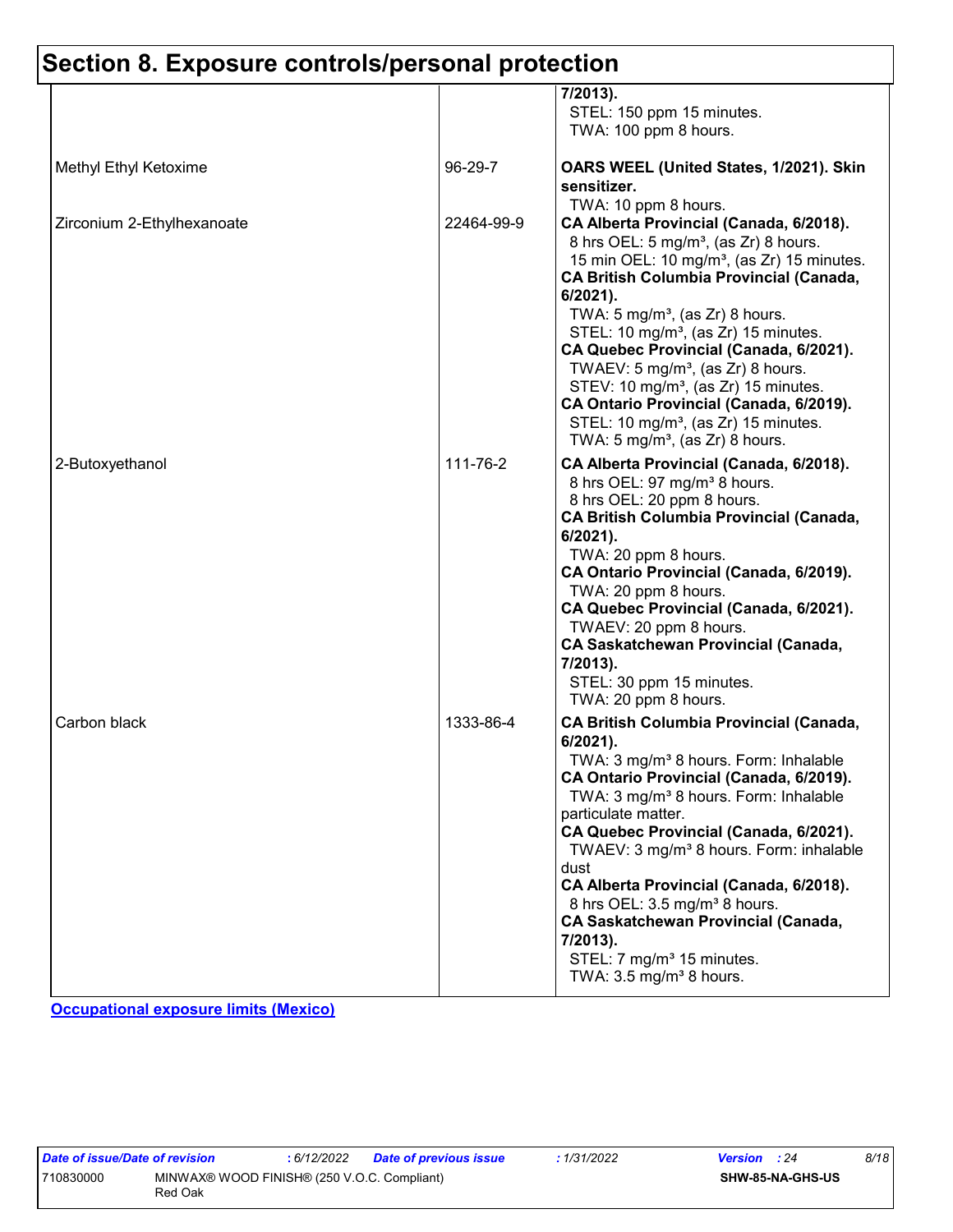|                             | CAS#       | <b>Exposure limits</b>                                                                                                                       |
|-----------------------------|------------|----------------------------------------------------------------------------------------------------------------------------------------------|
| Light Aliphatic Hydrocarbon | 64742-47-8 | <b>ACGIH TLV (United States, 1/2021).</b><br>Absorbed through skin.<br>TWA: 200 mg/m <sup>3</sup> , (as total hydrocarbon<br>vapor) 8 hours. |
| <b>Aliphatic Solvent</b>    | 64742-47-8 | ACGIH TLV (United States, 1/2021).<br>Absorbed through skin.<br>TWA: 200 mg/m <sup>3</sup> , (as total hydrocarbon<br>vapor) 8 hours.        |
| Zirconium 2-Ethylhexanoate  | 22464-99-9 | NOM-010-STPS-2014 (Mexico, 4/2016).<br>TWA: $5 \text{ mg/m}^3$ , (as Zr) 8 hours.<br>STEL: 10 mg/m <sup>3</sup> , (as Zr) 15 minutes.        |

| <b>Appropriate engineering</b><br><b>controls</b> | : Use only with adequate ventilation. Use process enclosures, local exhaust ventilation or<br>other engineering controls to keep worker exposure to airborne contaminants below any<br>recommended or statutory limits. The engineering controls also need to keep gas,<br>vapor or dust concentrations below any lower explosive limits. Use explosion-proof<br>ventilation equipment. |
|---------------------------------------------------|-----------------------------------------------------------------------------------------------------------------------------------------------------------------------------------------------------------------------------------------------------------------------------------------------------------------------------------------------------------------------------------------|
| <b>Environmental exposure</b><br><b>controls</b>  | : This product contains a Significant New Use Rule (SNUR) Chemical. Do not allow<br>this product to enter drains, sewers, wastewater treatment systems, groundwater,<br>streams, lakes or ponds. See Environmental Data Sheet (EDS) for additional<br>details.                                                                                                                          |
|                                                   | Emissions from ventilation or work process equipment should be checked to ensure<br>they comply with the requirements of environmental protection legislation. In some<br>cases, fume scrubbers, filters or engineering modifications to the process equipment<br>will be necessary to reduce emissions to acceptable levels.                                                           |
| <b>Individual protection measures</b>             |                                                                                                                                                                                                                                                                                                                                                                                         |
| <b>Hygiene measures</b>                           | : Wash hands, forearms and face thoroughly after handling chemical products, before<br>eating, smoking and using the lavatory and at the end of the working period.<br>Appropriate techniques should be used to remove potentially contaminated clothing.<br>Contaminated work clothing should not be allowed out of the workplace. Wash                                                |

| <b>Eye/face protection</b><br>: Safety eyewear complying with an approved standard should be used when a risk<br>assessment indicates this is necessary to avoid exposure to liquid splashes, mists,<br>gases or dusts. If contact is possible, the following protection should be worn, unless<br>the assessment indicates a higher degree of protection: safety glasses with side-<br>shields. |  |
|--------------------------------------------------------------------------------------------------------------------------------------------------------------------------------------------------------------------------------------------------------------------------------------------------------------------------------------------------------------------------------------------------|--|

**Skin protection**

contaminated clothing before reusing. Ensure that eyewash stations and safety

**Hand protection** Chemical-resistant, impervious gloves complying with an approved standard should be **:** worn at all times when handling chemical products if a risk assessment indicates this is necessary. Considering the parameters specified by the glove manufacturer, check during use that the gloves are still retaining their protective properties. It should be noted that the time to breakthrough for any glove material may be different for different glove manufacturers. In the case of mixtures, consisting of several substances, the protection time of the gloves cannot be accurately estimated.

**Body protection** : Personal protective equipment for the body should be selected based on the task being **Body** performed and the risks involved and should be approved by a specialist before handling this product. When there is a risk of ignition from static electricity, wear antistatic protective clothing. For the greatest protection from static discharges, clothing should include anti-static overalls, boots and gloves.

**Other skin protection :** Appropriate footwear and any additional skin protection measures should be selected based on the task being performed and the risks involved and should be approved by a specialist before handling this product.

| Date of issue/Date of revision                                      |  | : 6/12/2022 | Date of previous issue | : 1/31/2022 | <b>Version</b> : 24     |  | 9/18 |
|---------------------------------------------------------------------|--|-------------|------------------------|-------------|-------------------------|--|------|
| MINWAX® WOOD FINISH® (250 V.O.C. Compliant)<br>710830000<br>Red Oak |  |             |                        |             | <b>SHW-85-NA-GHS-US</b> |  |      |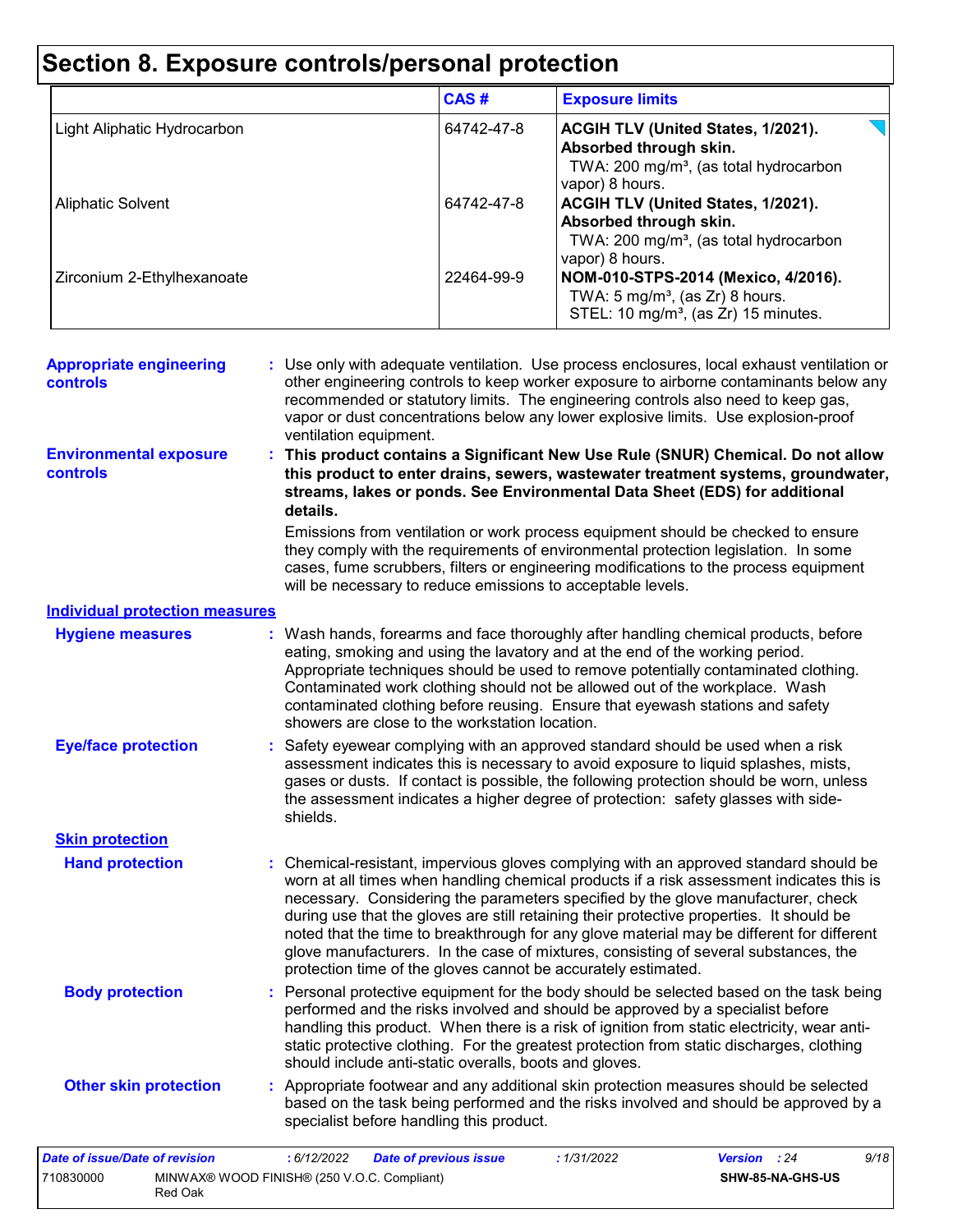#### **Respiratory protection :**

: Based on the hazard and potential for exposure, select a respirator that meets the appropriate standard or certification. Respirators must be used according to a respiratory protection program to ensure proper fitting, training, and other important aspects of use.

### **Section 9. Physical and chemical properties**

The conditions of measurement of all properties are at standard temperature and pressure unless otherwise indicated.

| <b>Appearance</b>                                                 |    |                                                                |
|-------------------------------------------------------------------|----|----------------------------------------------------------------|
| <b>Physical state</b>                                             |    | $:$ Liquid.                                                    |
| Color                                                             |    | : Not available.                                               |
| Odor                                                              |    | : Not available.                                               |
| <b>Odor threshold</b>                                             |    | : Not available.                                               |
| рH                                                                |    | Not applicable.                                                |
| <b>Melting point/freezing point</b>                               |    | : Not available.                                               |
| <b>Boiling point, initial boiling</b><br>point, and boiling range |    | : $148^{\circ}$ C (298.4 $^{\circ}$ F)                         |
| <b>Flash point</b>                                                |    | : Closed cup: 39°C (102.2°F) [Pensky-Martens Closed Cup]       |
| <b>Evaporation rate</b>                                           |    | $0.13$ (butyl acetate = 1)                                     |
| <b>Flammability</b>                                               |    | Not available.                                                 |
| Lower and upper explosion<br>limit/flammability limit             |    | $:$ Lower: $1\%$<br>Upper: 8.8%                                |
| <b>Vapor pressure</b>                                             |    | : $0.17$ kPa (1.27 mm Hg)                                      |
| <b>Relative vapor density</b>                                     |    | : $5$ [Air = 1]                                                |
| <b>Relative density</b>                                           |    | : 0.93                                                         |
| <b>Solubility</b>                                                 |    | Not available.                                                 |
| <b>Partition coefficient: n-</b><br>octanol/water                 |    | : Not applicable.                                              |
| <b>Auto-ignition temperature</b>                                  |    | : Not available.                                               |
| <b>Decomposition temperature</b>                                  | ÷. | Not available.                                                 |
| <b>Viscosity</b>                                                  |    | Kinematic (40°C (104°F)): <20.5 mm <sup>2</sup> /s (<20.5 cSt) |
| <b>Molecular weight</b>                                           |    | Not applicable.                                                |
| <b>Aerosol product</b>                                            |    |                                                                |
| <b>Heat of combustion</b>                                         |    | : $18.053$ kJ/g                                                |

# **Section 10. Stability and reactivity**

| <b>Reactivity</b>                            | : No specific test data related to reactivity available for this product or its ingredients.                                                                                                                                               |
|----------------------------------------------|--------------------------------------------------------------------------------------------------------------------------------------------------------------------------------------------------------------------------------------------|
| <b>Chemical stability</b>                    | : The product is stable.                                                                                                                                                                                                                   |
| <b>Possibility of hazardous</b><br>reactions | : Under normal conditions of storage and use, hazardous reactions will not occur.                                                                                                                                                          |
| <b>Conditions to avoid</b>                   | : Avoid all possible sources of ignition (spark or flame). Do not pressurize, cut, weld,<br>braze, solder, drill, grind or expose containers to heat or sources of ignition. Do not<br>allow vapor to accumulate in low or confined areas. |

| Date of issue/Date of revision |                                                        | 6/12/2022 | Date of previous issue | : 1/31/2022 | <b>Version</b> : 24 |                         | 10/18 |
|--------------------------------|--------------------------------------------------------|-----------|------------------------|-------------|---------------------|-------------------------|-------|
| 710830000                      | MINWAX® WOOD FINISH® (250 V.O.C. Compliant)<br>Red Oak |           |                        |             |                     | <b>SHW-85-NA-GHS-US</b> |       |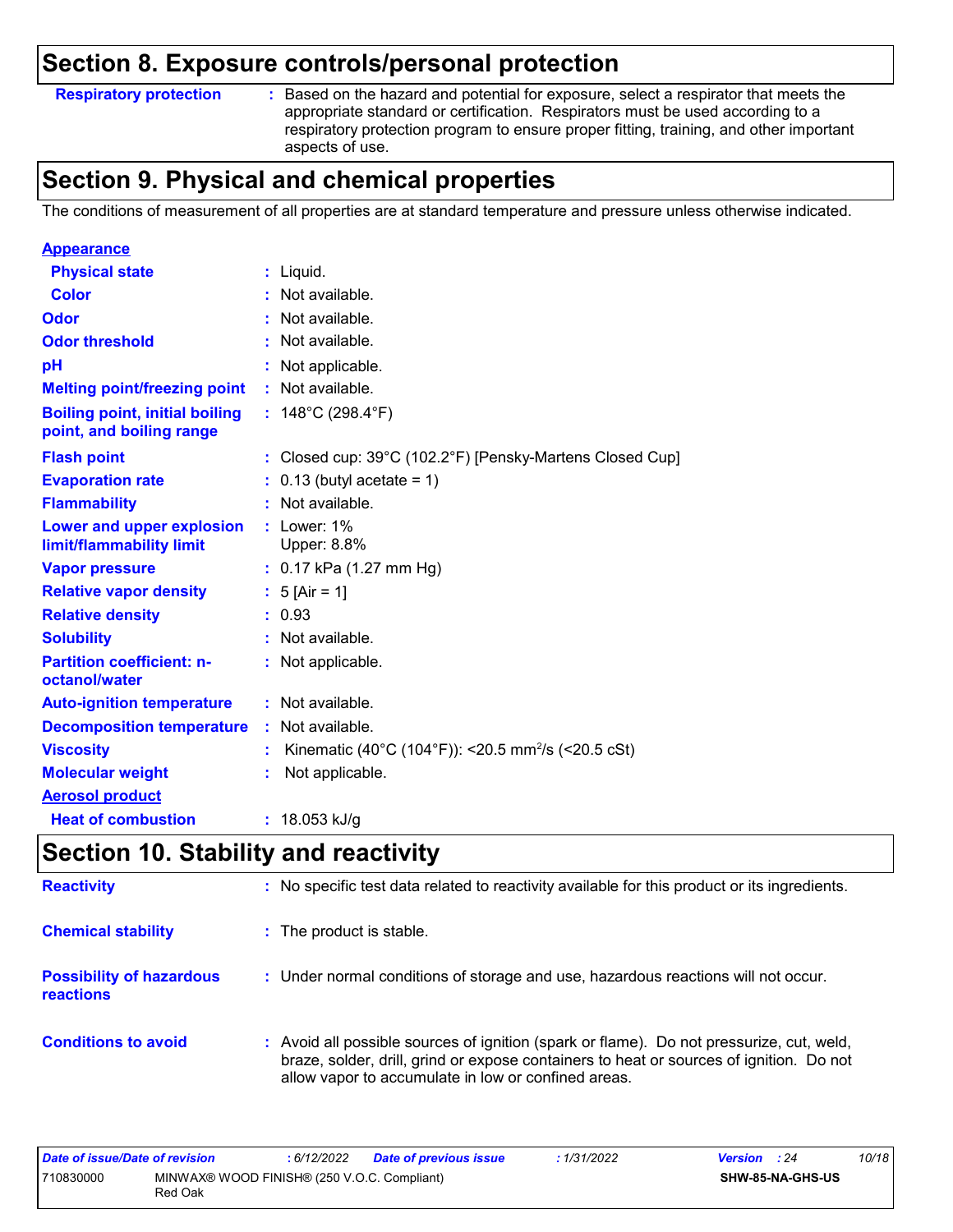### **Section 10. Stability and reactivity**

#### **Incompatible materials :**

: Reactive or incompatible with the following materials: oxidizing materials

**Hazardous decomposition products**

Under normal conditions of storage and use, hazardous decomposition products should **:** not be produced.

### **Section 11. Toxicological information**

#### **Information on toxicological effects**

#### **Acute toxicity**

| <b>Product/ingredient name</b>                 | <b>Result</b>                | <b>Species</b> | <b>Dose</b>            | <b>Exposure</b> |
|------------------------------------------------|------------------------------|----------------|------------------------|-----------------|
| Heavy Naphthenic Petroleum<br>Oil              | LD50 Oral                    | Rat            | >5000 mg/kg            |                 |
| Light Aromatic Hydrocarbons                    | LD50 Oral                    | Rat            | 8400 mg/kg             |                 |
| Xylene, mixed isomers                          | LC50 Inhalation Gas.         | Rat            | 6700 ppm               | 4 hours         |
|                                                | LD50 Oral                    | Rat            | 4300 mg/kg             |                 |
| trimethylbenzene                               | LD50 Oral                    | Rat            | 8970 mg/kg             |                 |
| Methyl Ethyl Ketoxime                          | LD50 Oral                    | Rat            | 930 mg/kg              |                 |
| <b>Hydrotreated Heavy</b><br>Petroleum Naphtha | <b>LC50 Inhalation Vapor</b> | Rat            | 8500 mg/m <sup>3</sup> | 4 hours         |
|                                                | LD50 Oral                    | Rat            | $>6$ g/kg              |                 |
| Zirconium 2-Ethylhexanoate                     | LD50 Dermal                  | Rabbit         | $>5$ g/kg              |                 |
|                                                | LD50 Oral                    | Rat            | $>5$ g/kg              |                 |
| Carbon Black                                   | LD50 Oral                    | Rat            | >15400 mg/kg           |                 |

#### **Irritation/Corrosion**

| <b>Product/ingredient name</b>    | <b>Result</b>            | <b>Species</b> | <b>Score</b> | <b>Exposure</b>    | <b>Observation</b>       |
|-----------------------------------|--------------------------|----------------|--------------|--------------------|--------------------------|
| Heavy Naphthenic Petroleum<br>Oil | ISkin - Severe irritant  | Rabbit         |              | 500 mg             |                          |
| Light Aromatic Hydrocarbons       | Eyes - Mild irritant     | Rabbit         |              | 24 hours 100<br>uL |                          |
| Xylene, mixed isomers             | Eyes - Mild irritant     | Rabbit         |              | 87 mg              |                          |
|                                   | Eyes - Severe irritant   | Rabbit         |              | 24 hours 5<br>mg   |                          |
|                                   | Skin - Mild irritant     | Rat            |              | 8 hours 60 uL      |                          |
|                                   | Skin - Moderate irritant | Rabbit         |              | 24 hours 500<br>mg |                          |
|                                   | Skin - Moderate irritant | Rabbit         |              | $100\%$            |                          |
| trimethylbenzene                  | Eyes - Mild irritant     | Rabbit         |              | 24 hours 500       |                          |
|                                   | Skin - Moderate irritant | Rabbit         |              | mg<br>24 hours 500 | $\blacksquare$           |
| Methyl Ethyl Ketoxime             | Eyes - Severe irritant   | Rabbit         |              | mg<br>100 uL       | $\overline{\phantom{0}}$ |

#### **Sensitization**

Not available.

#### **Mutagenicity**

Not available.

#### **Carcinogenicity**

Not available.

#### **Classification**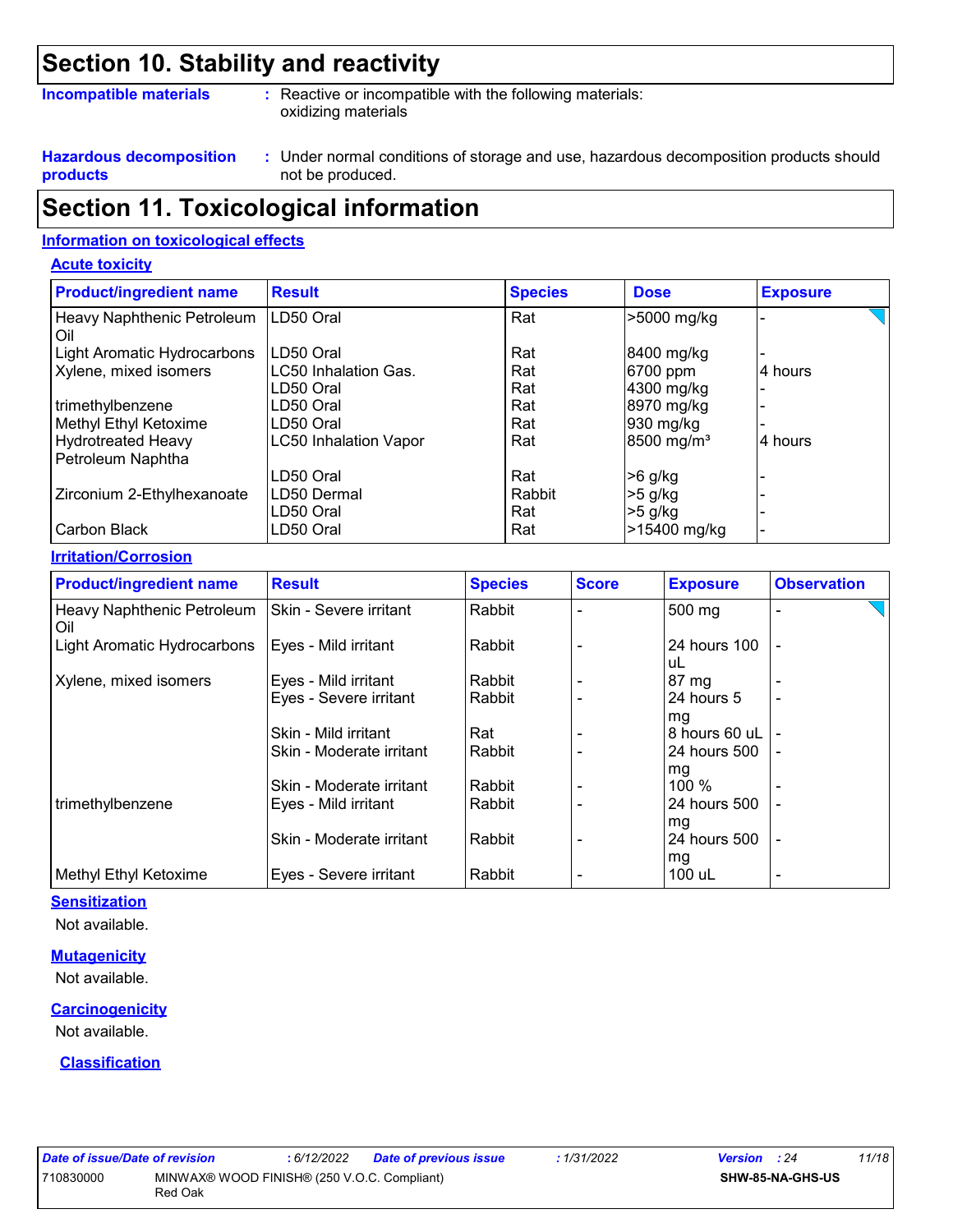# **Section 11. Toxicological information**

| <b>Product/ingredient name</b>               | <b>OSHA</b> | <b>IARC</b> | <b>NTP</b> |
|----------------------------------------------|-------------|-------------|------------|
| Xylene, mixed isomers<br><b>Carbon Black</b> |             | 2B          |            |

#### **Reproductive toxicity**

Not available.

#### **Teratogenicity**

Not available.

#### **Specific target organ toxicity (single exposure)**

| <b>Name</b>                          | <b>Category</b> | <b>Route of</b><br>exposure | <b>Target organs</b>            |
|--------------------------------------|-----------------|-----------------------------|---------------------------------|
| Light Aliphatic Hydrocarbon          | Category 3      |                             | Respiratory tract<br>irritation |
|                                      | Category 3      |                             | Narcotic effects                |
| <b>Aliphatic Solvent</b>             | Category 3      |                             | Respiratory tract<br>irritation |
|                                      | Category 3      |                             | Narcotic effects                |
| Mineral Spirits (Odorless)           | Category 3      |                             | Respiratory tract<br>irritation |
|                                      | Category 3      |                             | Narcotic effects                |
| Light Aromatic Hydrocarbons          | Category 3      |                             | Respiratory tract<br>irritation |
|                                      | Category 3      |                             | Narcotic effects                |
| Xylene, mixed isomers                | Category 3      |                             | Respiratory tract<br>irritation |
| Methyl Ethyl Ketoxime                | Category 1      |                             | upper respiratory<br>tract      |
|                                      | Category 3      |                             | Narcotic effects                |
| Hydrotreated Heavy Petroleum Naphtha | Category 3      |                             | Respiratory tract<br>irritation |
|                                      | Category 3      |                             | Narcotic effects                |

#### **Specific target organ toxicity (repeated exposure)**

| <b>Name</b>                          | <b>Category</b> | <b>Route of</b><br>exposure | <b>Target organs</b> |
|--------------------------------------|-----------------|-----------------------------|----------------------|
| Light Aliphatic Hydrocarbon          | Category 2      |                             |                      |
| <b>Aliphatic Solvent</b>             | Category 2      |                             |                      |
| Mineral Spirits (Odorless)           | Category 2      |                             |                      |
| Light Aromatic Hydrocarbons          | Category 2      |                             |                      |
| Xylene, mixed isomers                | Category 2      |                             |                      |
| Methyl Ethyl Ketoxime                | Category 2      |                             | blood system         |
| Hydrotreated Heavy Petroleum Naphtha | Category 2      |                             |                      |

#### **Aspiration hazard**

| <b>Name</b>                          | <b>Result</b>                         |
|--------------------------------------|---------------------------------------|
| Light Aliphatic Hydrocarbon          | <b>ASPIRATION HAZARD - Category 1</b> |
| <b>Aliphatic Solvent</b>             | <b>ASPIRATION HAZARD - Category 1</b> |
| Mineral Spirits (Odorless)           | <b>ASPIRATION HAZARD - Category 1</b> |
| <b>Light Aromatic Hydrocarbons</b>   | <b>ASPIRATION HAZARD - Category 1</b> |
| Xylene, mixed isomers                | <b>ASPIRATION HAZARD - Category 1</b> |
| trimethylbenzene                     | <b>ASPIRATION HAZARD - Category 1</b> |
| Hydrotreated Heavy Petroleum Naphtha | <b>ASPIRATION HAZARD - Category 1</b> |

| Date of issue/Date of revision                                      |  | : 6/12/2022 | <b>Date of previous issue</b> | : 1/31/2022             | <b>Version</b> : 24 |  | 12/18 |
|---------------------------------------------------------------------|--|-------------|-------------------------------|-------------------------|---------------------|--|-------|
| MINWAX® WOOD FINISH® (250 V.O.C. Compliant)<br>710830000<br>Red Oak |  |             |                               | <b>SHW-85-NA-GHS-US</b> |                     |  |       |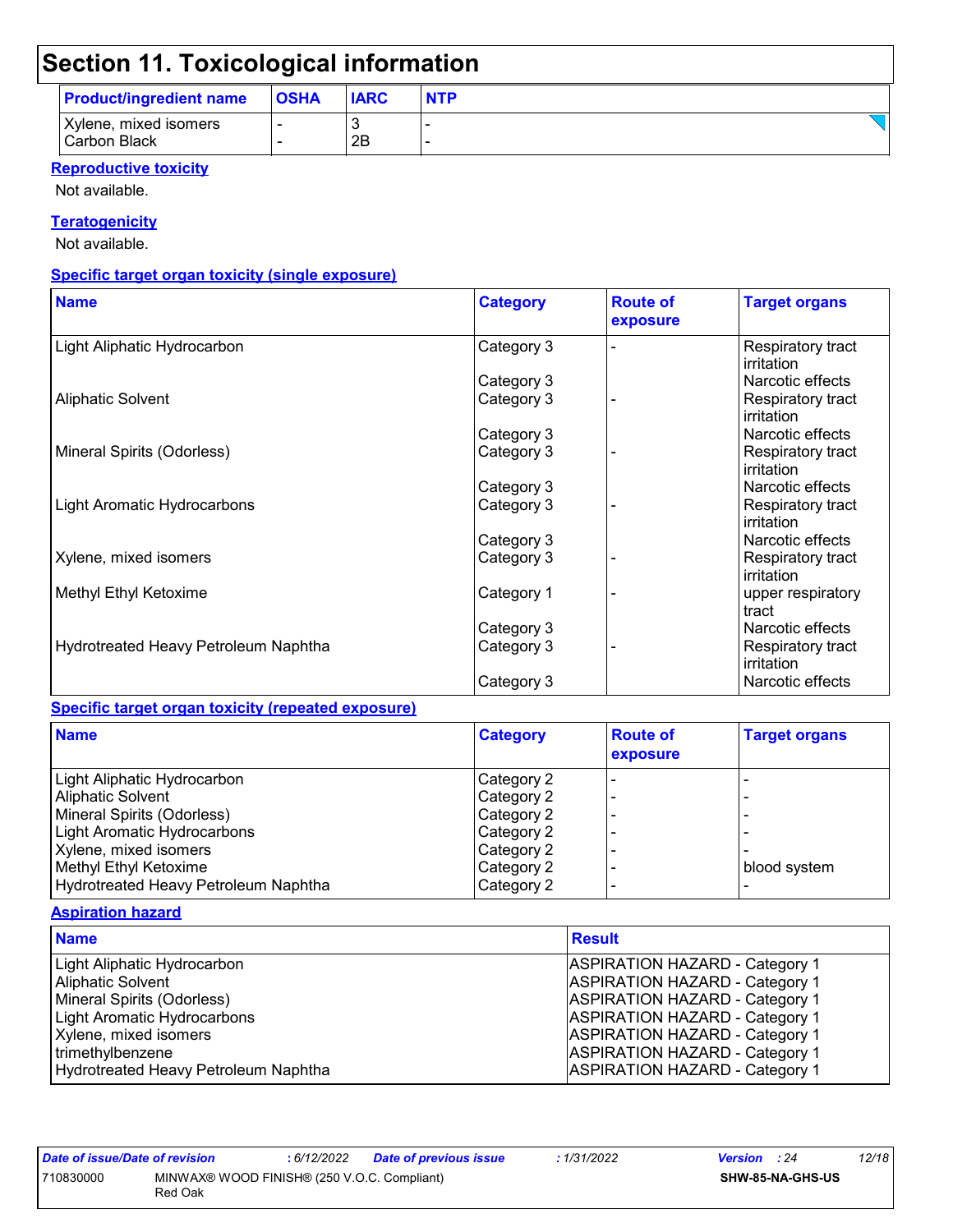# **Section 11. Toxicological information**

| <b>Information on the likely</b><br>routes of exposure | : Not available.                                                                                                                                     |
|--------------------------------------------------------|------------------------------------------------------------------------------------------------------------------------------------------------------|
| <b>Potential acute health effects</b>                  |                                                                                                                                                      |
| <b>Eye contact</b>                                     | : No known significant effects or critical hazards.                                                                                                  |
| <b>Inhalation</b>                                      | : No known significant effects or critical hazards.                                                                                                  |
| <b>Skin contact</b>                                    | : May cause an allergic skin reaction.                                                                                                               |
| <b>Ingestion</b>                                       | : May be fatal if swallowed and enters airways.                                                                                                      |
|                                                        | Symptoms related to the physical, chemical and toxicological characteristics                                                                         |
| <b>Eye contact</b>                                     | : No specific data.                                                                                                                                  |
| <b>Inhalation</b>                                      | : Adverse symptoms may include the following:<br>reduced fetal weight<br>increase in fetal deaths<br>skeletal malformations                          |
| <b>Skin contact</b>                                    | : Adverse symptoms may include the following:<br>irritation<br>redness<br>reduced fetal weight<br>increase in fetal deaths<br>skeletal malformations |
| <b>Ingestion</b>                                       | : Adverse symptoms may include the following:<br>nausea or vomiting<br>reduced fetal weight<br>increase in fetal deaths<br>skeletal malformations    |
|                                                        | Delayed and immediate effects and also chronic effects from short and long term exposure                                                             |
| <b>Short term exposure</b>                             |                                                                                                                                                      |
| <b>Potential immediate</b><br>effects                  | : Not available.                                                                                                                                     |
| <b>Potential delayed effects</b>                       | : Not available.                                                                                                                                     |
| <b>Long term exposure</b>                              |                                                                                                                                                      |
| <b>Potential immediate</b>                             | : Not available.                                                                                                                                     |

**Potential delayed effects :** Not available.

**Potential chronic health effects**

Not available.

**effects**

| <b>General</b>               | : May cause damage to organs through prolonged or repeated exposure. Once<br>sensitized, a severe allergic reaction may occur when subsequently exposed to very low<br>levels. |
|------------------------------|--------------------------------------------------------------------------------------------------------------------------------------------------------------------------------|
| <b>Carcinogenicity</b>       | : Suspected of causing cancer. Risk of cancer depends on duration and level of<br>exposure.                                                                                    |
| <b>Mutagenicity</b>          | : No known significant effects or critical hazards.                                                                                                                            |
| <b>Teratogenicity</b>        | : Suspected of damaging the unborn child.                                                                                                                                      |
| <b>Developmental effects</b> | : No known significant effects or critical hazards.                                                                                                                            |
| <b>Fertility effects</b>     | : No known significant effects or critical hazards.                                                                                                                            |

**Numerical measures of toxicity Acute toxicity estimates**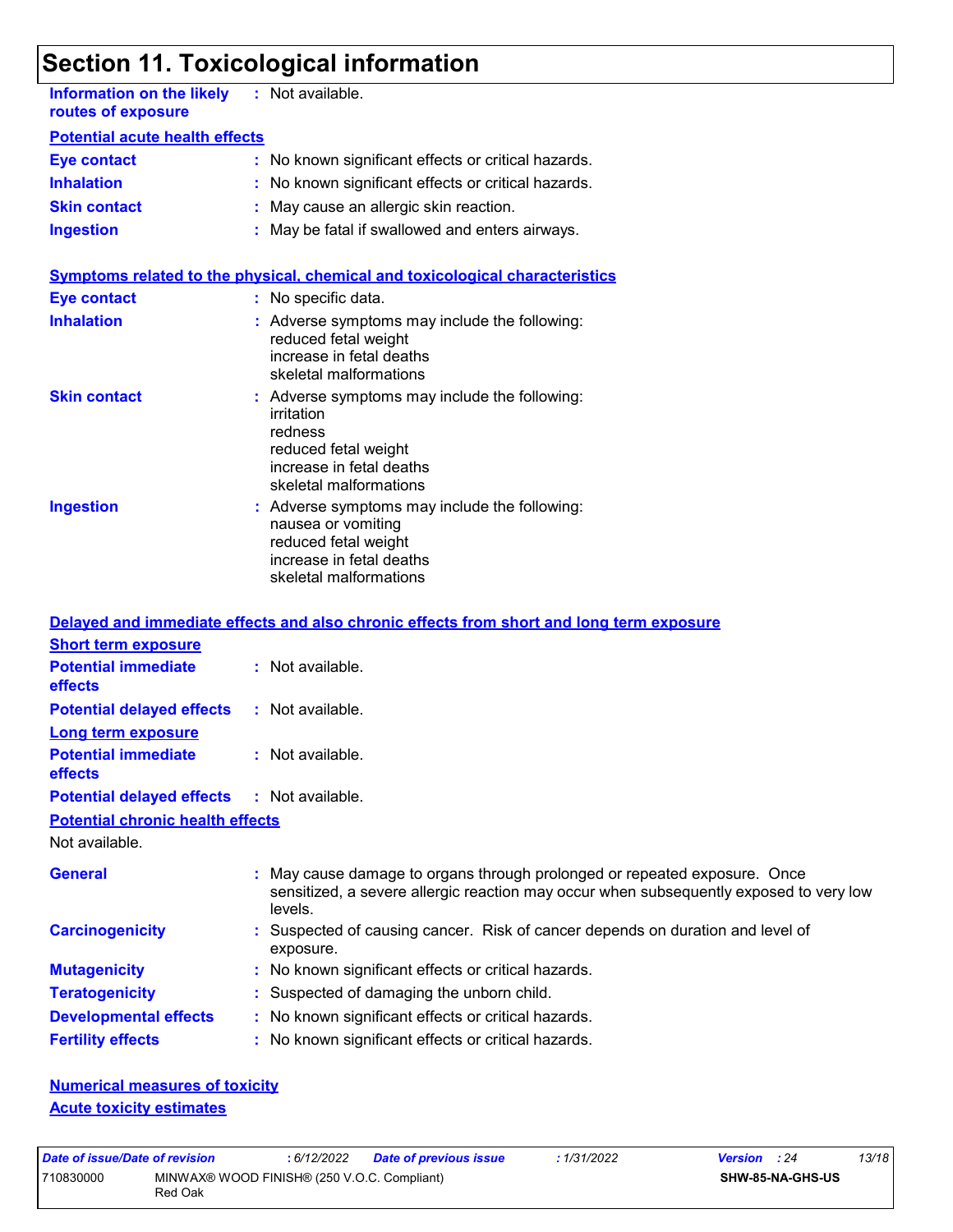Not available.

# **Section 12. Ecological information**

#### **Toxicity**

| <b>Product/ingredient name</b> | <b>Result</b>                      | <b>Species</b>                      | <b>Exposure</b> |
|--------------------------------|------------------------------------|-------------------------------------|-----------------|
| Light Aliphatic Hydrocarbon    | Acute LC50 2200 µg/l Fresh water   | Fish - Lepomis macrochirus          | 4 days          |
| Aliphatic Solvent              | Acute LC50 2200 µg/l Fresh water   | Fish - Lepomis macrochirus          | 4 days          |
| Mineral Spirits (Odorless)     | Acute LC50 2200 µg/l Fresh water   | Fish - Lepomis macrochirus          | 4 days          |
| Xylene, mixed isomers          | Acute LC50 8500 µg/l Marine water  | Crustaceans - Palaemonetes<br>pugio | 48 hours        |
|                                | Acute LC50 13400 µg/l Fresh water  | Fish - Pimephales promelas          | 96 hours        |
| trimethylbenzene               | Acute LC50 5600 µg/l Marine water  | Crustaceans - Palaemonetes<br>pugio | 48 hours        |
| Methyl Ethyl Ketoxime          | Acute LC50 843000 µg/l Fresh water | Fish - Pimephales promelas          | 96 hours        |

#### **Persistence and degradability**

| <b>Product/ingredient name</b>                         | <b>Aquatic half-life</b> | <b>Photolysis</b> | Biodegradability   |
|--------------------------------------------------------|--------------------------|-------------------|--------------------|
| Light Aromatic Hydrocarbons  <br>Xylene, mixed isomers |                          |                   | Readily<br>Readily |
|                                                        |                          |                   |                    |

#### **Bioaccumulative potential**

| <b>Product/ingredient name</b> | $\mathsf{LogP}_\mathsf{ow}$ | <b>BCF</b>   | <b>Potential</b> |
|--------------------------------|-----------------------------|--------------|------------------|
| Light Aromatic Hydrocarbons    |                             | 10 to 2500   | high             |
| Xylene, mixed isomers          |                             | 18.1 to 25.9 | low              |
| Methyl Ethyl Ketoxime          |                             | 12.5 to 5.8  | low              |
| Hydrotreated Heavy             |                             | 10 to 2500   | high             |
| Petroleum Naphtha              |                             |              |                  |
| Zirconium 2-Ethylhexanoate     |                             | 2.96         | low              |

#### **Mobility in soil**

**Soil/water partition coefficient (Koc) :** Not available.

**Other adverse effects** : No known significant effects or critical hazards.

### **Section 13. Disposal considerations**

The generation of waste should be avoided or minimized wherever possible. Disposal of this product, solutions and any by-products should at all times comply with the requirements of environmental protection and waste disposal legislation and any regional local authority requirements. Dispose of surplus and non-recyclable products via a licensed waste disposal contractor. Waste should not be disposed of untreated to the sewer unless fully compliant with the requirements of all authorities with jurisdiction. Waste packaging should be recycled. Incineration or landfill should only be considered **Disposal methods : This product contains a Significant New Use Rule (SNUR) Chemical. Do not allow this product to enter drains, sewers, wastewater treatment systems, groundwater, streams, lakes or ponds. See Environmental Data Sheet (EDS) for additional details.**

| Date of issue/Date of revision |                                                        | : 6/12/2022 | <b>Date of previous issue</b> | : 1/31/2022             | <b>Version</b> : 24 | 14/18 |
|--------------------------------|--------------------------------------------------------|-------------|-------------------------------|-------------------------|---------------------|-------|
| 710830000                      | MINWAX® WOOD FINISH® (250 V.O.C. Compliant)<br>Red Oak |             |                               | <b>SHW-85-NA-GHS-US</b> |                     |       |

when recycling is not feasible. This material and its container must be disposed of in a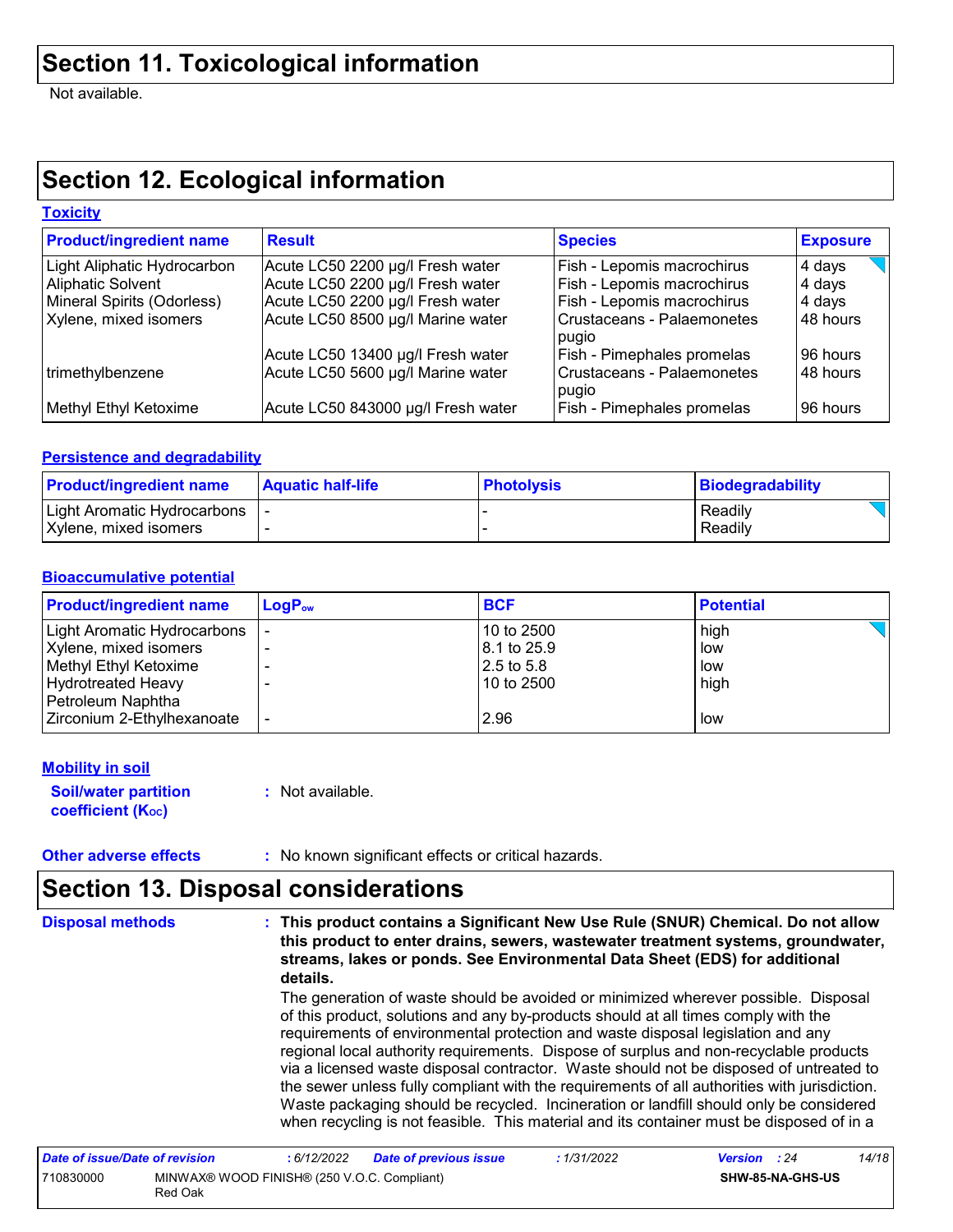### **Section 13. Disposal considerations**

safe way. Care should be taken when handling emptied containers that have not been cleaned or rinsed out. Empty containers or liners may retain some product residues. Vapor from product residues may create a highly flammable or explosive atmosphere inside the container. Do not cut, weld or grind used containers unless they have been cleaned thoroughly internally. Avoid dispersal of spilled material and runoff and contact with soil, waterways, drains and sewers.

### **Section 14. Transport information**

|                                         | <b>DOT</b><br><b>Classification</b>                                                                                                                                                                                                                                                                                                      | <b>TDG</b><br><b>Classification</b>                                                                                                                 | <b>Mexico</b><br><b>Classification</b> | <b>IATA</b>                 | <b>IMDG</b>                                |
|-----------------------------------------|------------------------------------------------------------------------------------------------------------------------------------------------------------------------------------------------------------------------------------------------------------------------------------------------------------------------------------------|-----------------------------------------------------------------------------------------------------------------------------------------------------|----------------------------------------|-----------------------------|--------------------------------------------|
| <b>UN number</b>                        | <b>UN1263</b>                                                                                                                                                                                                                                                                                                                            | <b>UN1263</b>                                                                                                                                       | <b>UN1263</b>                          | <b>UN1263</b>               | <b>UN1263</b>                              |
| <b>UN proper</b><br>shipping name       | <b>PAINT</b>                                                                                                                                                                                                                                                                                                                             | <b>PAINT</b>                                                                                                                                        | <b>PAINT</b>                           | <b>PAINT</b>                | <b>PAINT</b>                               |
| <b>Transport</b><br>hazard class(es)    | 3                                                                                                                                                                                                                                                                                                                                        | $\sqrt{3}$                                                                                                                                          | $\mathbf{3}$                           | 3                           | 3                                          |
| <b>Packing group</b>                    | $\ensuremath{\mathsf{III}}\xspace$                                                                                                                                                                                                                                                                                                       | $\  \ $                                                                                                                                             | $\mathop{\rm III}$                     | $\mathop{\rm III}\nolimits$ | $\ensuremath{\mathsf{III}}\xspace$         |
| <b>Environmental</b><br>hazards         | No.                                                                                                                                                                                                                                                                                                                                      | No.                                                                                                                                                 | No.                                    | No.                         | No.                                        |
| <b>Additional</b><br><b>information</b> | This product may<br>be re-classified as<br>"Combustible<br>Liquid," unless<br>transported by<br>vessel or aircraft.<br>Non-bulk<br>packages (less<br>than or equal to<br>119 gal) of<br>combustible<br>liquids are not<br>regulated as<br>hazardous<br>materials in<br>package sizes<br>less than the<br>product reportable<br>quantity. | Product classified<br>as per the<br>following sections<br>of the<br>Transportation of<br>Dangerous Goods<br>Regulations:<br>2.18-2.19 (Class<br>3). |                                        |                             | <b>Emergency</b><br>schedules F-E, S-<br>E |
|                                         | <b>ERG No.</b><br>128                                                                                                                                                                                                                                                                                                                    | <b>ERG No.</b><br>128                                                                                                                               | <b>ERG No.</b><br>128                  |                             |                                            |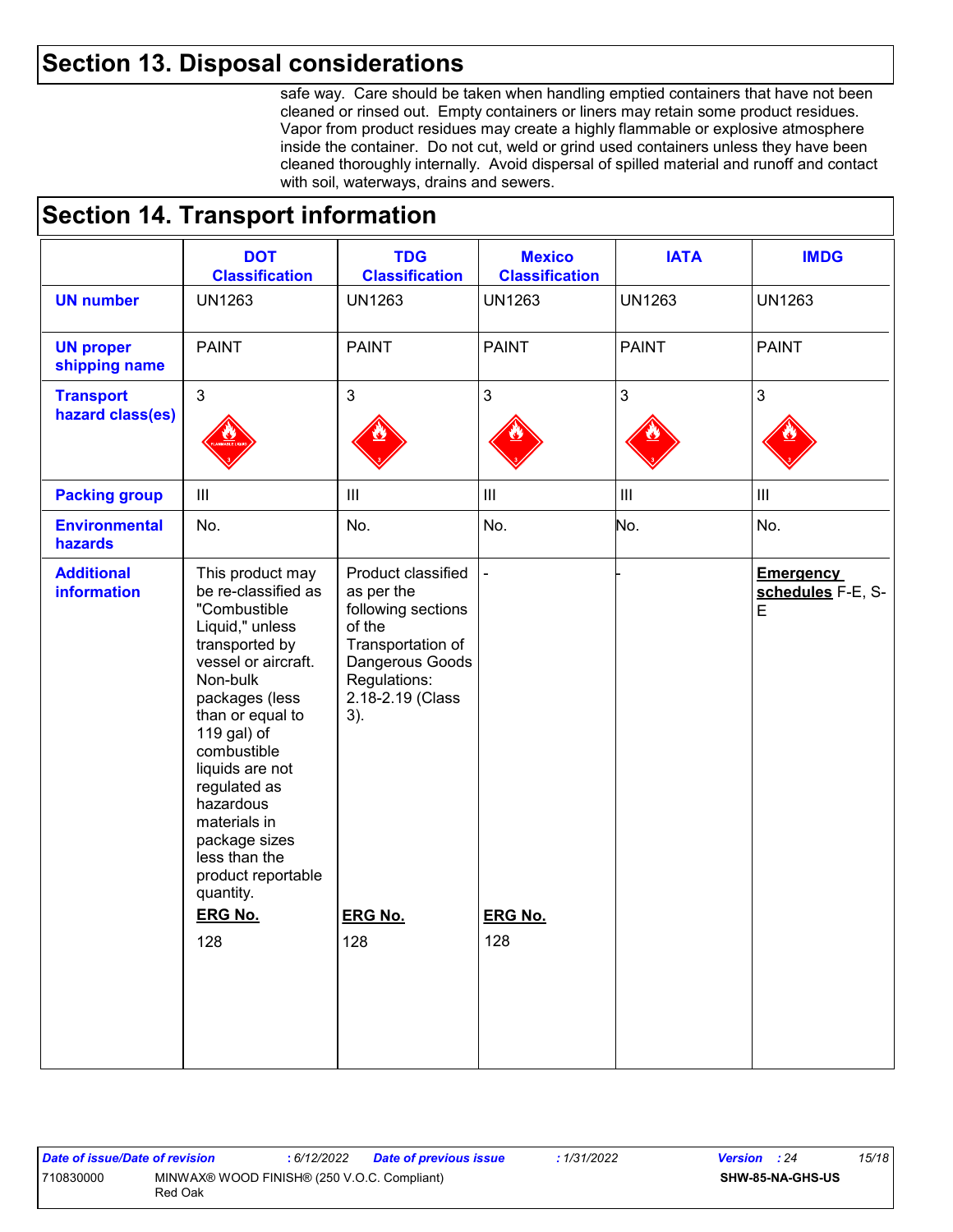### **Section 14. Transport information**

| <b>Special precautions for user :</b>                    |      | Multi-modal shipping descriptions are provided for informational purposes and do not<br>consider container sizes. The presence of a shipping description for a particular<br>mode of transport (sea, air, etc.), does not indicate that the product is packaged<br>suitably for that mode of transport. All packaging must be reviewed for suitability<br>prior to shipment, and compliance with the applicable regulations is the sole<br>responsibility of the person offering the product for transport. People loading and<br>unloading dangerous goods must be trained on all of the risks deriving from the<br>substances and on all actions in case of emergency situations. |
|----------------------------------------------------------|------|-------------------------------------------------------------------------------------------------------------------------------------------------------------------------------------------------------------------------------------------------------------------------------------------------------------------------------------------------------------------------------------------------------------------------------------------------------------------------------------------------------------------------------------------------------------------------------------------------------------------------------------------------------------------------------------|
| <b>Transport in bulk according</b><br>to IMO instruments | - 11 | Not available.                                                                                                                                                                                                                                                                                                                                                                                                                                                                                                                                                                                                                                                                      |

**Proper shipping name :**

: Not available.

### **Section 15. Regulatory information**

| <b>U.S. Federal regulations</b>                                                              | : TSCA 5(a)2 final significant new use rules: Chlorodiazocarboxylate                                                                                                                                                                                      |                        |              |  |  |
|----------------------------------------------------------------------------------------------|-----------------------------------------------------------------------------------------------------------------------------------------------------------------------------------------------------------------------------------------------------------|------------------------|--------------|--|--|
|                                                                                              | List name                                                                                                                                                                                                                                                 | <b>Chemical name</b>   | <b>Notes</b> |  |  |
|                                                                                              | United States - TSCA 5(a)<br>2 - Final significant new<br>use rules                                                                                                                                                                                       | Chlorodiazocarboxylate |              |  |  |
|                                                                                              | This product contains a Significant New Use Rule (SNUR) Chemical. Do not allow this<br>product to enter drains, sewers, wastewater treatment systems, groundwater, streams,<br>lakes or ponds. See Environmental Data Sheet (EDS) for additional details. |                        |              |  |  |
| <b>SARA 313</b>                                                                              |                                                                                                                                                                                                                                                           |                        |              |  |  |
| SARA 313 (40 CFR 372.45) supplier notification can be found on the Environmental Data Sheet. |                                                                                                                                                                                                                                                           |                        |              |  |  |

#### **California Prop. 65**

WARNING: This product contains chemicals known to the State of California to cause cancer and birth defects or other reproductive harm.

#### **International regulations**

| <b>International lists</b> | Australia inventory (AIIC): Not determined.<br>÷.<br>China inventory (IECSC): Not determined.<br>Japan inventory (CSCL): Not determined.<br>Japan inventory (ISHL): Not determined.<br>Korea inventory (KECI): Not determined.<br>New Zealand Inventory of Chemicals (NZIoC): Not determined.<br>Philippines inventory (PICCS): Not determined.<br>Taiwan Chemical Substances Inventory (TCSI): Not determined.<br>Thailand inventory: Not determined.<br>Turkey inventory: Not determined. |
|----------------------------|---------------------------------------------------------------------------------------------------------------------------------------------------------------------------------------------------------------------------------------------------------------------------------------------------------------------------------------------------------------------------------------------------------------------------------------------------------------------------------------------|
|                            | Vietnam inventory: Not determined.                                                                                                                                                                                                                                                                                                                                                                                                                                                          |

### **Section 16. Other information**

**Hazardous Material Information System (U.S.A.)**



**The customer is responsible for determining the PPE code for this material. For more information on HMIS® Personal Protective Equipment (PPE) codes, consult the HMIS® Implementation Manual.**

| Date of issue/Date of revision |                                                        | : 6/12/2022 | <b>Date of previous issue</b> | : 1/31/2022 | <b>Version</b> : 24 |  | 16/18 |
|--------------------------------|--------------------------------------------------------|-------------|-------------------------------|-------------|---------------------|--|-------|
| 710830000                      | MINWAX® WOOD FINISH® (250 V.O.C. Compliant)<br>Red Oak |             |                               |             | SHW-85-NA-GHS-US    |  |       |